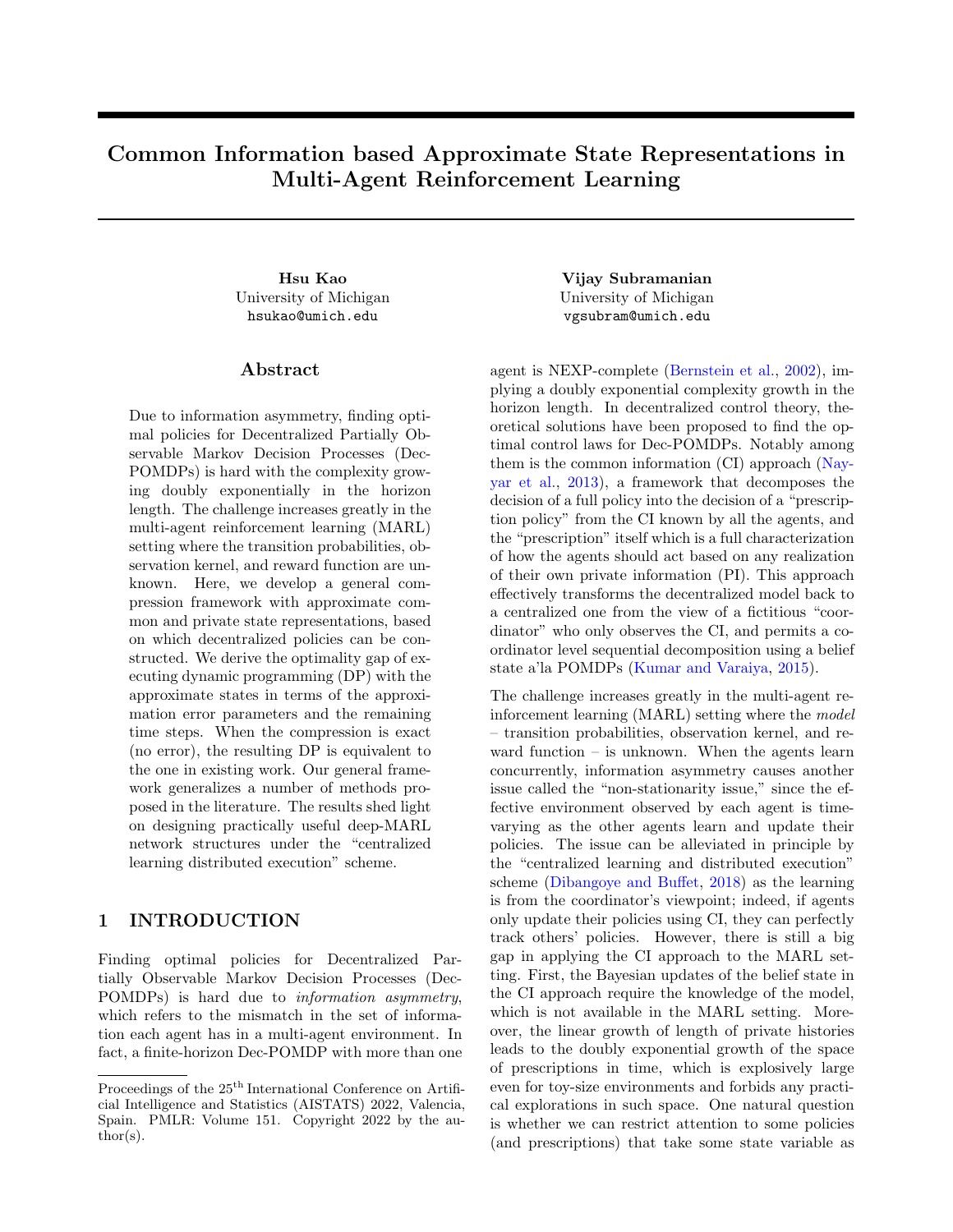inputs without losing much performance, where the state variables encapsulate the crucial information relevant to future decisions in a time-invariant domain, and where the representations (ways of encapsulation) can be learned without the knowledge of the model.

In this paper, we formulate good approximate common and private state representations for learning closeto-optimal policies in unknown finite-horizon Dec-POMDPs, where each agent receives its own private information plus a common observation. The agents also share the same commonly observed rewards; however, they may not know each others' actions. We propose conditions in [Definition 3](#page-4-0) for an approximate sufficient private state (ASPS), which compresses an agent's private information, i.e., its action observation history (AOH), and conditions in [Definition 5](#page-5-0) for an approximate sufficient common state (ASCS), which compresses the fictitious coordinator's AOH, with the actions being ASPS-based prescriptions and the observations being common observations. Critically, using [Theorem 4](#page-4-1) and [Theorem 6,](#page-5-1) in [Theorem 7](#page-5-2) we derive the optimality gap in terms of the error parameters of our compressions and the remaining time steps, between the value functions of two dynamic programmings (DPs): one in [Algorithm 1](#page-3-0) for the optimal policy using the CI approach without compression, with states being the complete coordinator's AOHs and actions being the prescriptions from [Nayyar et al.](#page-9-1) [\(2013\)](#page-9-1); and the other in [Algorithm 3](#page-5-3) using our framework with states being any  $valid<sup>1</sup>$  $valid<sup>1</sup>$  $valid<sup>1</sup>$  ASCSs and the actions being ASPS-based prescriptions for valid ASPS. Our framework generalizes a number of results in the literature: first, it extends the approximate information state (AIS) framework [\(Subramanian and Mahajan,](#page-9-4) [2019;](#page-9-4) [Subramanian et al.,](#page-9-5) [2020\)](#page-9-5) to the multi-agent setting; second, it extends the CI approach [\(Nayyar et al.,](#page-9-1) [2013\)](#page-9-1) and the follow-up sufficient private information (SPI) framework that compresses the private states [\(Tavafoghi et al.,](#page-9-6) [2021\)](#page-9-6), to their approximate state representation counterpart; third, it generalizes the work by [Mao et al.](#page-9-7) [\(2020\)](#page-9-7) to include non-injective compressions and a general approximate common state representation. Our results can provide guidance on designing Deep Learning (DL) structures to learn the (compressed) state representations and the optimal policies (using learned representations) under the centralized learning distributed execution scheme, which applies to practical offline or online MARL settings.

Related Work. The problem of state representation is well studied in the single-agent POMDP case. Stochastic control theory details the conditions an information state (IS) needs to satisfy so that it acts as the Markov state in an equivalent MDP so one may only consider IS-based policies without loss of generality [\(Mahajan and Mannan,](#page-9-8) [2016\)](#page-9-8); the belief state is an example of such IS [\(Kumar and Varaiya,](#page-9-2) [2015\)](#page-9-2). [Subramanian et al.](#page-9-5) [\(2020\)](#page-9-5) extends the idea to an approximate information state (AIS), where the IS conditions hold approximately; importantly, the optimality gap of running DP with any valid AIS is quantified. Based on their AIS scheme, they propose a DL framework that learns the AIS representation without knowing the model. Recent work on Deep Bisimulation for Control (DBC) [\(Zhang et al.,](#page-9-9) [2021b\)](#page-9-9) in the DL literature uses similar ideas: they train an encoder to predict well the instantaneous rewards and transitions, and use the encoder output to train the policies. The encoder is an encapsulation or a compression. The optimality gap established is similar to the result of the infinite horizon case in [Subramanian and Maha](#page-9-4)[jan](#page-9-4) [\(2019\)](#page-9-4). There are more representation learning schemes not requiring model knowledge in the DL or RL literature, e.g. [Ha and Schmidhuber](#page-9-10) [\(2019\)](#page-9-10), with the bulk without theoretical guidance or guarantees.

In the multi-agent context, [Nayyar et al.](#page-9-1) [\(2013\)](#page-9-1) propose a belief IS for the coordinator using the CI approach, without compressing agents' private information. [Tavafoghi et al.](#page-9-11) [\(2018\)](#page-9-11) further compress private histories to sufficient private information (SPI) so that the corresponding spaces of the belief IS and prescriptions are time-invariant. They identify conditions such that restricting attention to SPI-based policies is without loss of optimality. However, not only do they consider a control setting where the model is required, but also only present compression of the common history to a belief state, which is a narrow class of compression schemes. Nevertheless, this work will be a starting point of our work. [Mao et al.](#page-9-7) [\(2020\)](#page-9-7) consider an information state embedding that injectively maps agents' histories to representations in a fixed domain, and quantify the effect of the embedding on the value function like [Subramanian and Mahajan](#page-9-4) [\(2019\)](#page-9-4). However, their requirement that the mapping is injective is impractical for two reasons: one, an injective mapping does not reduce the policy complexity; and two, real world applications often demand non-injective encapsulations - e.g., tiger [\(Kaelbling et al.,](#page-9-12) [1998\)](#page-9-12) where one IS is the number of right observations minus the number of left observations, which is non-injective. Moreover, they also compress the common state to a belief state, but it is unclear how this can be done in practice without model information.

Another line of work in deep-MARL literature also applies the notion of CI (also known as the common knowledge) to solving MARL problems [\(Schroeder de](#page-9-13) [Witt et al.,](#page-9-13) [2019;](#page-9-13) [Foerster et al.,](#page-9-14) [2019;](#page-9-14) [Lerer et al.,](#page-9-15) [2019;](#page-9-15) [Sokota et al.,](#page-9-16) [2021\)](#page-9-16). They search for opti-

<span id="page-1-0"></span><sup>1</sup>Satisfying the approximation criteria.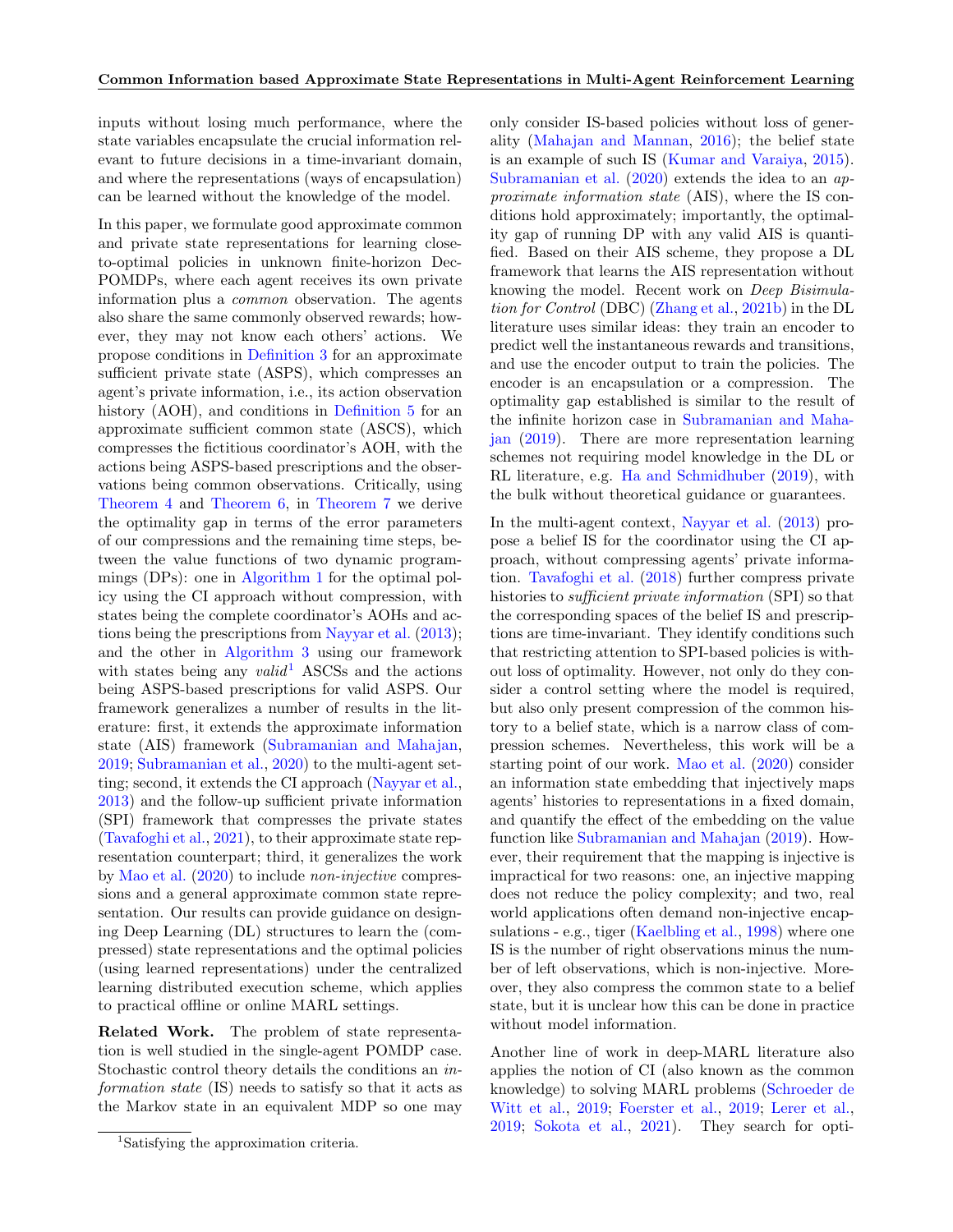mal policies for a Dec-POMDP when the model is known, while we consider designing sample efficient and lower regret learning algorithms in an offline or online MARL setting for an unknown model. Moreover, many of them involve heuristic or approximation methods without knowing the potential loss from the approximations or apply a variety of machine learning schemes without a theoretical basis or understanding.

# 2 PRELIMINARIES

Notation. Let  $\Delta(\mathcal{X})$  denote the set of distributions on the space  $\mathcal{X}$ , and  $\Omega(X)$  denote the space where the variable  $X$  takes values. Superscripts are used as the agent index and subscripts as the time index. The notation  $X_{a:b}^{c:d}$  denotes the tuple  $(X_a^c, \ldots, X_a^d, \ldots, X_b^c, \ldots, X_b^d)$ . In some cases superscripts or subscripts are omitted, and if so the meaning will be clarified. Capital letters are used for random variables while lower case letters are for their realizations. For random variables  $X$  with a realization  $x$ , we use the short hand notation  $\mathbb{P}(\cdot|x) \triangleq \mathbb{P}(\cdot|X = x)$ and  $\mathbb{E}[\cdot|x] \triangleq \mathbb{E}[\cdot|X=x]$ . If a random variable appears without realization in a place other than the operand of E, then it means the related equation should hold for any Borel measurable subset in its domain.

#### 2.1 Dec-POMDP Model

We consider the Dec-POMDP model with  $N$  agents, i.e., a tuple  $(S, \mathcal{A}, \mathbb{P}_T, R, \mathcal{O}, \mathbb{P}_Q, T, \mathbb{P}_I)$  where the quantities are: S is the state space;  $\mathcal{A} = \prod_{n=1}^{N} \mathcal{A}^n$  is the joint action space whose elements are joint actions  $A = A^{1:N}$ ;  $\mathbb{P}_T : \mathcal{S} \times \mathcal{A} \to \Delta(\mathcal{S})$  is the transition kernel mapping a current state and a joint action to a distribution of new states;  $R : \mathcal{S} \times \mathcal{A} \rightarrow \mathbb{R}$  is the reward function mapping a current state and a joint action to a real number;  $\mathcal{O} = \Pi_{n=0}^N \mathcal{O}^n$  is the joint observation space whose elements are joint observations  $O = O^{0:N}$ , where  $O^0$  is commonly observed but  $O^n$  is only observed by agent n;  $\mathbb{P}_O : \mathcal{S} \to \Delta(\mathcal{O})$  is the observation kernel mapping a current state to a distribution of joint observations; T is the time horizon;  $\mathbb{P}_I \in \Delta(\mathcal{S})$  is the initial state distribution. Compared to the standard Dec-POMDP model [\(Oliehoek and Amato,](#page-9-17) [2016\)](#page-9-17), we have an additional common observation (including the reward), and our observations depend only on the current state.

We assume  $S$ ,  $A$ ,  $O$ , and  $T$  are finite and known in advance, while  $\mathbb{P}_T$ , R,  $\mathbb{P}_O$ , and  $\mathbb{P}_I$  are unknown in the MARL setting. Further, agents have perfect recall. At time t, agent n observes  $(O_t^0, O_t^n)$  generated from  $\mathbb{P}_O(S_t)$ , then uses the policy  $A_t^n = g_t^n(O_{1:t}^0, g_{1:t-1}, H_t^n)$ to select its action, where  $g_s = g_s^{1:N}$  and  $H_t^n =$  $(A_{1:t-1}^n, O_{1:t}^n)$  is agent n's private history and known as

its AOH. The agents receive a reward  $R_t \triangleq R(S_t, A_t)^2$  $R_t \triangleq R(S_t, A_t)^2$ , and the next state  $S_{t+1}$  is generated from  $\mathbb{P}_T(S_t, A_t)$ . The goal is to find a policy  $g = g_{1:T}$  to maximize the common cumulative reward

$$
\mathbb{E}\left[\sum_{t=1}^{T} R(S_t, A_t) \bigg| g\right],\tag{1}
$$

where the expectation is taken over the measure generated by policy g applied to model  $(\mathbb{P}_T, R, \mathbb{P}_O, \mathbb{P}_I)$ .

### <span id="page-2-2"></span>2.2 AIS Framework

In the single-agent POMDP setting, the spaces A and  $\mathcal O$  are not product spaces, and at time t the agent's policy is of the form  $g_t : \Omega(H_t) \to \Omega(A_t)$ , where  $H_t = (A_{1:t-1}, O_{1:t})$  is the agent's AOH. Note the policy space grows exponentially in t as the length of  $H_t$ grows linearly in t. [Subramanian and Mahajan](#page-9-4) [\(2019\)](#page-9-4) give conditions of a representation encapsulating the information in  $H_t$  that is approximately sufficient for decision purposes into a time-invariant space.

<span id="page-2-3"></span>**Definition 1:** An  $(\epsilon, \delta)$ -approximate information state  $\widehat{Z}_t$  is the output of a function  $\widehat{Z}_t = \widehat{\vartheta}_t(H_t)$  that satisfies the following properties:

- **(AIS1)** It evolves recursively  $\widehat{Z}_{t+1} = \widehat{\phi}_t(\widehat{Z}_t, A_t, O_{t+1}).$
- **(AIS2)** It suffices for approximate performance evaluation  $|\mathbb{E}[R_t|h_t, a_t] - \mathbb{E}[R_t|\hat{z}_t, a_t]| \leq \epsilon \ \forall \ h_t, a_t.$
- **(AIS3)** It suffices for approximately predicting the observation  $\mathcal{K}(\mathbb{P}(O_{t+1}|h_t, a_t), \mathbb{P}(O_{t+1}|\hat{z}_t, a_t)) \leq$  $\delta \,\forall\, h_t, a_t$ , where  $\mathcal{K}(\cdot, \cdot)$  is a distance between two distributions<sup>[3](#page-2-1)</sup>.

The value function at t obtained from Bellman equations with  $Z$ 's as states falls behind the optimal value function at the most by an expression linear in  $T - t$ ,  $\epsilon$ , and  $\delta$  [\(Subramanian and Mahajan,](#page-9-4) [2019\)](#page-9-4). When  $\epsilon = \delta = 0$ , the expression is 0, and the AIS  $\widehat{Z}$  degenerates to an IS Z.

In [Subramanian and Mahajan](#page-9-4) [\(2019\)](#page-9-4), a DL framework is provided to find an "approximate mapping"  $\widehat{\vartheta}_t(\cdot)$  for any given POMDP model. The idea is to interpret the quantities in the LHS of (AIS2) and (AIS3) as driving the learning loss in DL, and let existing DL optimization algorithms find good mappings. The resulting AIS can then be used as the state in common policy approximation methods to find a near-optimal policy.

### 2.3 Common Information based DPs

#### 2.3.1 DP with No Compression

In a DecPOMDP, the action decision for agent  $n$  at time t,  $A_t^n = g_t^n(O_{1:t}^0, g_{1:t-1}, H_t^n)$ , can be split into

<span id="page-2-0"></span><sup>&</sup>lt;sup>2</sup>Or a noisy reward with mean  $R_t$ .

<span id="page-2-1"></span><sup>&</sup>lt;sup>3</sup>For example, Wasserstein and total variation distances.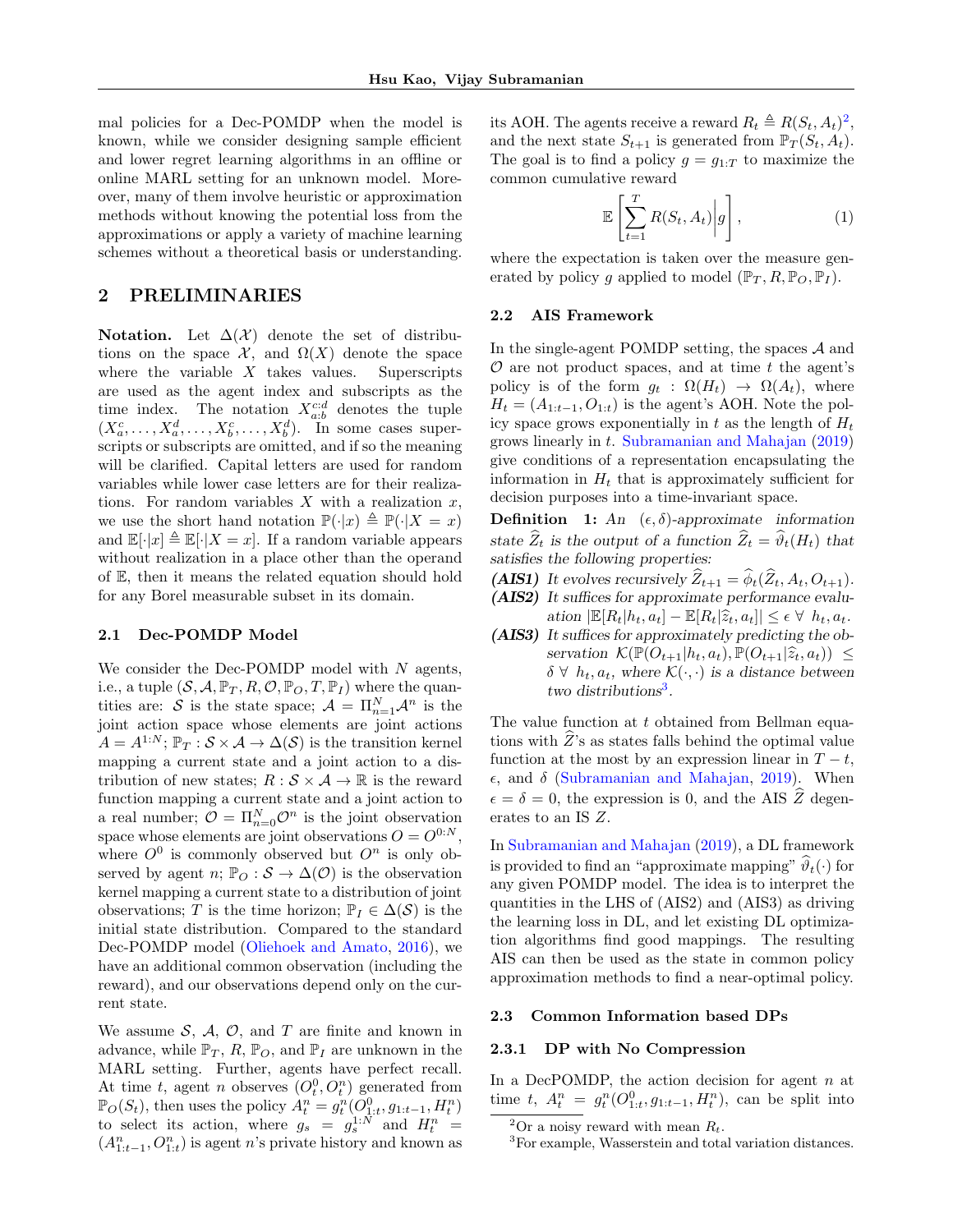<span id="page-3-1"></span>

(a) The decision flow before (b) The decision flow after dedecomposition. composition.

#### Figure 1: Illustration of the CI approach.

two steps. In the first step, based on past common observations and policies  $(O_{1:t}^0, g_{1:t-1})$  (using perfect recall), the agent decides  $g_t^n$  and hence  $\Gamma_t^n(\cdot) \triangleq$  $g_t^n(O_{1:t}^0, g_{1:t-1}, \cdot);$  then in the second step, it simply applies  $\Gamma_t^n$  to  $H_t^n$  to obtain the action  $A_t^n = \Gamma_t^n(H_t^n)$ . The function  $\Gamma_t^n$  is called the prescription (function), since it prescribes what the agent should do based on any possible realization of its private information.

This decomposition technique is called the CI approach [\(Nayyar et al.,](#page-9-1) [2013\)](#page-9-1). Note that the actual decision is carried out in the first step and solely upon CI (perfect recall makes policy common knowledge). One may then imagine there is a fictitious coordinator, labelled agent 0. At time  $t$ , the coordinator's policy is of the form  $d_t$ :  $\Omega(H_t^0) \to \Omega(\Gamma_t)$ , where  $H_t^0 \triangleq (O_{1:t}^0, \Gamma_{1:t-1})$  is equivalent to  $(O_{1:t}^0, g_{1:t-1})$  and  $\Gamma_t = \Gamma_t^{1:N}$ ; then it sends  $\Gamma_t$  to every agent, and agent *n* selects  $A_t^n = \Gamma_t^n(H_t^n)$ . It is shown that this decomposition is without loss of generality (so without loss of optimality too). The coordinator observes common observation  $O_t^0$  and chooses action  $\Gamma_t$ ; hence,  $H_t^0$  can be seen as the coordinator's AOH and will be called the full common state (FCS), while  $H_t^n$  will be referred to as the full private state  $(FPS)$  of agent n. The transformation of the decision flows by the CI approach is illustrated in [Figure 1,](#page-3-1) with the case of two agents.

From the perspective of the coordinator, the problem is now a centralized POMDP, and the goal is to find a policy  $d = d_{1:T}$  that maximizes the expected cumulative reward. This permits a sequential decomposition with FCS as the state and an FPS-based prescription (meaning the prescription takes FPS as its input) as the action, which is presented in [Algorithm 1.](#page-3-0)

<span id="page-3-0"></span>Algorithm 1 Dynamic Programming with FCSs and FPS-based Prescriptions

 $V_{T+1}(h_{T+1}^0) \triangleq 0$ for  $t = T, \ldots, 1$  do  $Q_t(h_t^0, \gamma_t) = \mathbb{E}\big[R(S_t, \Gamma_t(H_t^{1:N})) +$  $V_{t+1}((H_t^0, \Gamma_t, O_{t+1}^0))|H_t^0 = h_t^0, \Gamma_t = \gamma_t]$  $V_t(h_t^0) = \max_{\gamma_t \in \Omega(\Gamma_t)} Q_t(h_t^0, \gamma_t)$ 

In practice, the coordinator is virtual and the computation of the coordinator is carried out in all agents –

this is viable since the coordinator's computation only requires CI, which every agent has access to. Note the update of the state is done by direct concatenation of the incoming  $\Gamma_t$  and  $O_{t+1}^0$ .

### 2.3.2 DP with BCS

[Nayyar et al.](#page-9-1) [\(2013\)](#page-9-1) further compresses the FCS to the belief common state (BCS)  $\Pi_t = \mathbb{P}(S_t, H_t^{1:N}|H_t^0),$ which is the conditional distribution on the state and the FPSs given the FCS. It is shown that restrict-. ing attention to coordinator's policy of the form  $d_t$ :  $\Omega(\Pi_t) \to \Omega(\Gamma_t)$  is without loss of optimality. The DP presented thus uses this BCS as the state and an FPSbased prescription as the action – see [Appendix A.2.](#page-10-0)

There are two problems with this approach when applied to the MARL setting. First, the BCS is updated via a Bayesian update using  $\mathbb{P}_T$  and  $\mathbb{P}_O$ , which requires model knowledge. Second, the growing length of  $H_t^{1:N}$ makes the spaces of  $\Pi_t$  and  $\Gamma_t$  explosively large and impossible to explore. At a conceptual level we can apply the AIS framework to the centralized POMDP of the coordinator<sup>[4](#page-3-2)</sup>; however, the underlying decentralized information structure coupled with increasing domain of private information makes practical implementations of this scheme challenging.

### 2.3.3 DP with BCS and SPI

To alleviate the aforementioned dimensionality issue, [Tavafoghi et al.](#page-9-11) [\(2018\)](#page-9-11) further compresses the FPS to a representation called the sufficient private information (SPI) lying in a time-invariant domain. They identify a set of conditions for the compression so that the SPI is sufficient for decision making purposes.

<span id="page-3-3"></span>**Definition 2:** A sufficient private information (SPI)  $Z_t^{1:N}$  is a tuple of outputs of a set of functions  $Z_t^n =$  $\vartheta_t^n(H_t^0, H_t^n) \ \forall \ n \in [N]$  satisfying the properties:

- **(SPI1)** It evolves recursively, i.e.,  $\forall n \in [N], Z_t^n =$  $\phi_t^n(Z_{t-1}^n, \Gamma_{t-1}, O_t^0, A_{t-1}^n, O_t^n, g_{1:t-1}).$
- **(SPI2)** It suffices for performance evaluation  $\mathbb{E}[R(S_t, A_t)| h_t^0, h_t^n, a_t] = \mathbb{E}[R(S_t, A_t)| h_t^0, z_t^n, a_t]$  $\forall n, h_t^0, h_t^n, a_t.$
- **(SPI3)** It suffices for predicting itself and the common observation  $\mathbb{P}(Z_{t+1}^{1:N}, O_{t+1}^0 | h_t^0, h_t^{1:N}, \gamma_t, a_t)$  $=\mathbb{P}(Z_{t+1}^{1:N}, O_{t+1}^0|h_t^0, z_t^{1:N}, \gamma_t, a_t) \; \forall \; h_t^{0:N}, \gamma_t, a_t.$
- **(SPI4)** It suffices for predicting other agents' SPI  $\mathbb{P}(Z_t^{-n}|h_t^0,h_t^n) = \mathbb{P}(Z_t^{-n}|h_t^0,z_t^n) \ \forall \ n,h_t^0,h_t^n.$

The coordinator now considers SPI-based prescriptions  $\Lambda_t = \Lambda_t^{1:N}$  where  $A_t^n = \Lambda_t^n(Z_t^n)$ , and the BCS is changed to  $\tilde{\Pi}_t = \mathbb{P}(S_t, Z_t^{1:N} | \tilde{H}_t^0)$  $\stackrel{0}{t}$ ) where  $\stackrel{\sim}{H}^0_t =$ 

<span id="page-3-2"></span><sup>4</sup>Strictly speaking, this requires a straightforward extension to time-varying action spaces for different time steps – see [Subramanian et al.](#page-9-5) [\(2020\)](#page-9-5) Section 5 for details.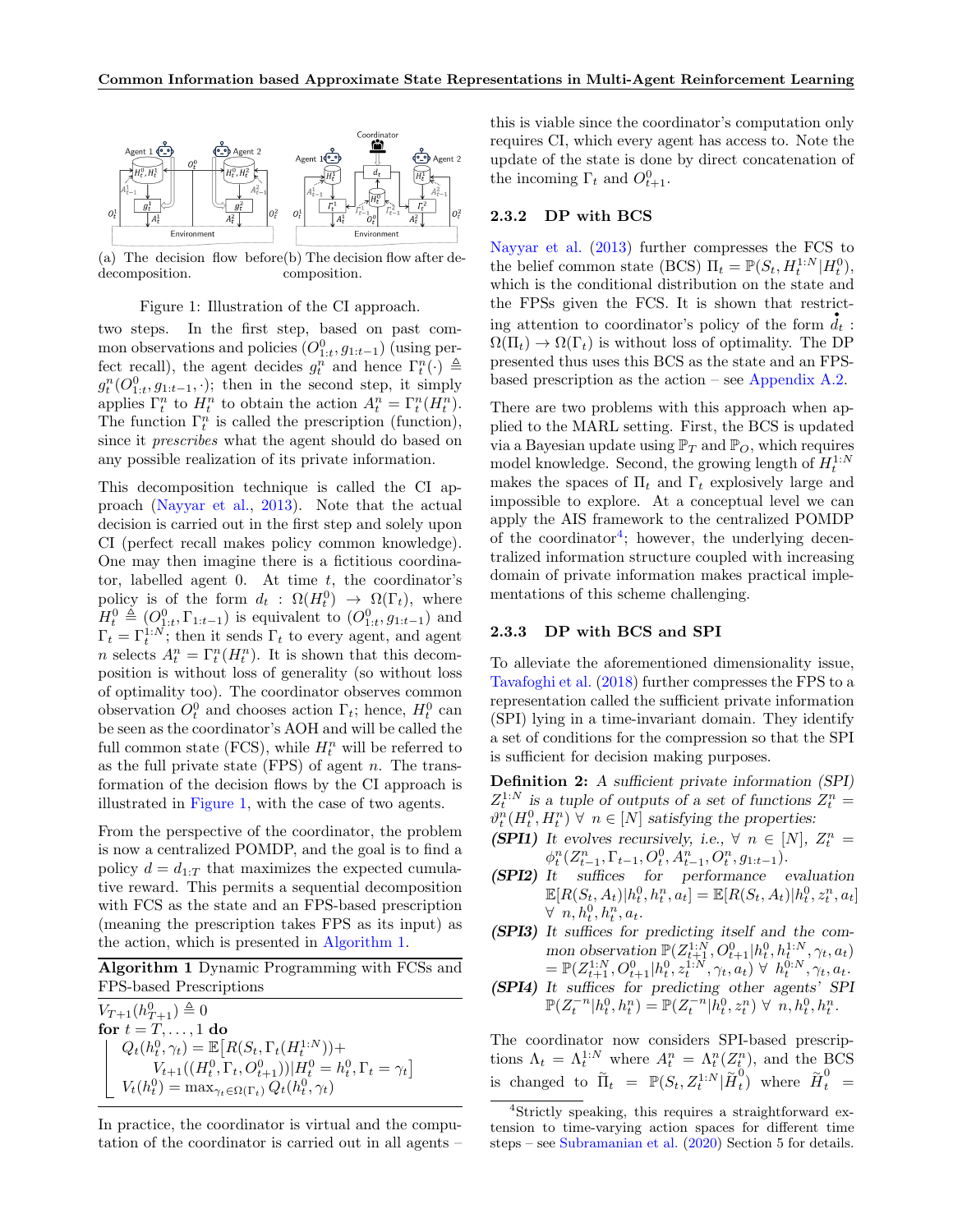$(O_1^0, \Lambda_1, \ldots, O_t^0)$ . It is shown that restricting attention to coordinator's policy of the form  $\tilde{d}_t : \Omega(\tilde{\Pi}_t) \to \Omega(\Lambda_t)$ is without loss of optimality. The resulting DP uses the BCS as the state and SPI-based prescription as the ac-tion – see [Appendix A.3.](#page-10-1) Note that the compression actually leads to an action compression for the coordinator – from FPS-based prescriptions to SPI-based prescriptions – which has no loss in performance.

With  $\tilde{\Pi}_t$ ,  $Z_t^{1:N}$ , and  $\Lambda_t$  all lying in time-invariant spaces, the complexity no longer grows with time. However, it is unclear how to find mappings satisfying [Definition 2](#page-3-3) and update the BCSs in an MARL setting. Further, the solution focuses on a decentralized setting wherein the (lossless) compression functions are consistent (common knowledge), and the performance assessments and predictions are based only on the information of any particular agent. Ensuring these properties in the RL context would require significant communication, particularly during learning the compression.

# <span id="page-4-3"></span>3 APPROXIMATE STATE REPRESENTATIONS

We seek to extend the idea of identifying representations sufficient for approximately optimal decision making from [Section 2.2](#page-2-2) to the multi-agent setting, and develop a general compression framework for common states and private states (hence also prescriptions) whose mappings can be learned from samples obtained by interacting with the environment alone.

In this section, we propose our general states representation framework for approximate planning and control in partially observable MARL problems. We start by compressing private histories to ASPS; for the coordinator, this induces an action compression from FPS-based prescriptions to ASPS-based prescriptions. Then based on this compression, the common history is further compressed to ASCS.

The framework we develop will be consistent with the philosophy of recent empirical MARL work wherein there is a centralized agent called the supervisor. The supervisor observes all the quantities and develops good compression of private information and common information that the coordinator can use to produce close-to-optimal prescriptions (using the compressed common information), which can be implemented by the agents using just their own compressed private information. We detail the supervisor in [Section 4.1](#page-6-0) but point out here that it has the knowledge of  $H_t^{0:N}$  for all  $t \in [T]$ . Note that this viewpoint is consistent with the "centralized training with distributed execution" setting of the empirical MARL work.

### 3.1 Compressing Private States

<span id="page-4-0"></span>**Definition 3:** An  $(\epsilon_p, \delta_p)$ -approximate sufficient private state (ASPS)  $\hat{Z}_t^{1:N}$  is a tuple of outputs of a set of functions  $\widehat{Z}_t^n = \widehat{\vartheta}_t^n(H_t^0, H_t^n) \ \forall \ n \in [N]$  satisfying: **(ASPS1)** It evolves in a recursive manner, that is,

 $\forall n \in [N], \ \widehat{Z}_t^n = \widehat{\phi}_t^n(\widehat{Z}_{t-1}^n, \Gamma_{t-1}, O_t^0, O_t^n).$ **(ASPS2)** It suffices for approximate performance evaluation  $\Big| \mathbb{E} [R(S_t, A_t)| h_t^0, h_t^{1:N}, a_t] \mathbb{E}[R(S_t, A_t)|h_t^0, \hat{z}_t^{1:N}, a_t] \leq \epsilon_p/4 \ \forall \ h_t^{0:N}, a_t.$ <br>It suffices for approximately product

**(ASPS3)** It suffices for approximately predicting observations  $\mathcal{K}(\mathbb{P}(O_{t+1}^{0:N}|h_t^0,h_t^{1:N},a_t),$  $\mathbb{P}(O_{t+1}^{0:N}|h_t^0, \hat{z}_t^{1:N}, a_t) \leq \delta_p/8 \ \forall \ h_t^{0:N}, a_t.$ 

This definition induces the ASPS-based prescription, which is a mapping  $\widehat{\lambda}_t : \Omega(\widehat{Z}_t^{1:N}) \to \Omega(A_t)$  that prescribes the action tuple for all ASPSs  $A_t = \lambda_t(\hat{Z}_t^{1:N}) =$  $(\widehat{\lambda}_t^1(\widehat{Z}_t^1), \ldots, \widehat{\lambda}_t^N(\widehat{Z}_t^N))$  in a component-wise manner. One can run a DP with FCSs as states and ASPSbased prescriptions as actions – see [Algorithm 2.](#page-4-2)

<span id="page-4-2"></span>Algorithm 2 Dynamic Programming with FCSs and ASPS-based Prescriptions

 $\hat{V}_{T+1}(h_{T+1}^0) \triangleq 0$ for  $t = T, \ldots, 1$  do  $\widehat{Q}_t(h_t^0, \widehat{\lambda}_t) = \mathbb{E}\big[R_t(S_t, \widehat{\lambda}_t(\widehat{Z}_t^{1:N}))$  $+(\widehat{V}_{t+1}((H_t^0,\widehat{\Lambda}_t,O_{t+1}^0))|H_t^0=h_t^0,\widehat{\Lambda}_t=\widehat{\lambda}_t]$  $\widehat{V}_t(h_t^0) = \max_{\widehat{\lambda}_t \in \Omega(\widehat{\Lambda}_t)} \widehat{Q}_t(h_t^0, \widehat{\lambda}_t)$ 

The compression is characterized by functions  $\widehat{\vartheta}_t^{1:N}$ . These functions also relate  $\Omega(\Gamma_t)$  and  $\Omega(\widehat{\Lambda}_t)$  as ASPSbased prescriptions are a strict subset of FPS-based prescritions; this detail will be explained in [Section 4.2.](#page-6-1) For now we note that here the conditions we set for the action compression from  $\Omega(\Gamma_t)$  to  $\Omega(\widehat{\Lambda}_t)$  are on the private states instead of defining an encapsulation directly on the actions (i.e., prescriptions); moreover, the compression may depend on the common state  $h_t^0$ as well. Hence, this falls outside of the action compression scheme studied in [Subramanian et al.](#page-9-5) [\(2020\)](#page-9-5). We bound the error between the value functions obtained from [Algorithm 2](#page-4-2) and the optimal value functions obtained from [Algorithm 1](#page-3-0) in the following theorem proved in [Section 4.2.](#page-6-1)

<span id="page-4-1"></span>**Theorem 4:** Assume the reward function R is bounded by  $\overline{R}$ . For any  $h_t^0 \in \Omega(H_t^0)$  and  $\gamma^* \in$  $\arg\max_{\gamma} Q_t(h_t^0, \gamma)$ , with  $\bar{t} = T - t$ , there exists a  $\widehat{\lambda} \in \Omega(\widehat{\Lambda}_t)$  such that

$$
Q_t(h_t^0, \gamma^*) - \widehat{Q}_t(h_t^0, \widehat{\lambda}) \le \frac{\bar{t}(\bar{t}+1)}{2} (\epsilon_p + T\bar{R}\delta_p) + (\bar{t}+1)\epsilon_p,
$$
\n(2)

$$
V_t(h_t^0) - \widehat{V}_t(h_t^0) \le \frac{\bar{t}(\bar{t}+1)}{2} (\epsilon_p + T\bar{R}\delta_p) + (\bar{t}+1)\epsilon_p. \tag{3}
$$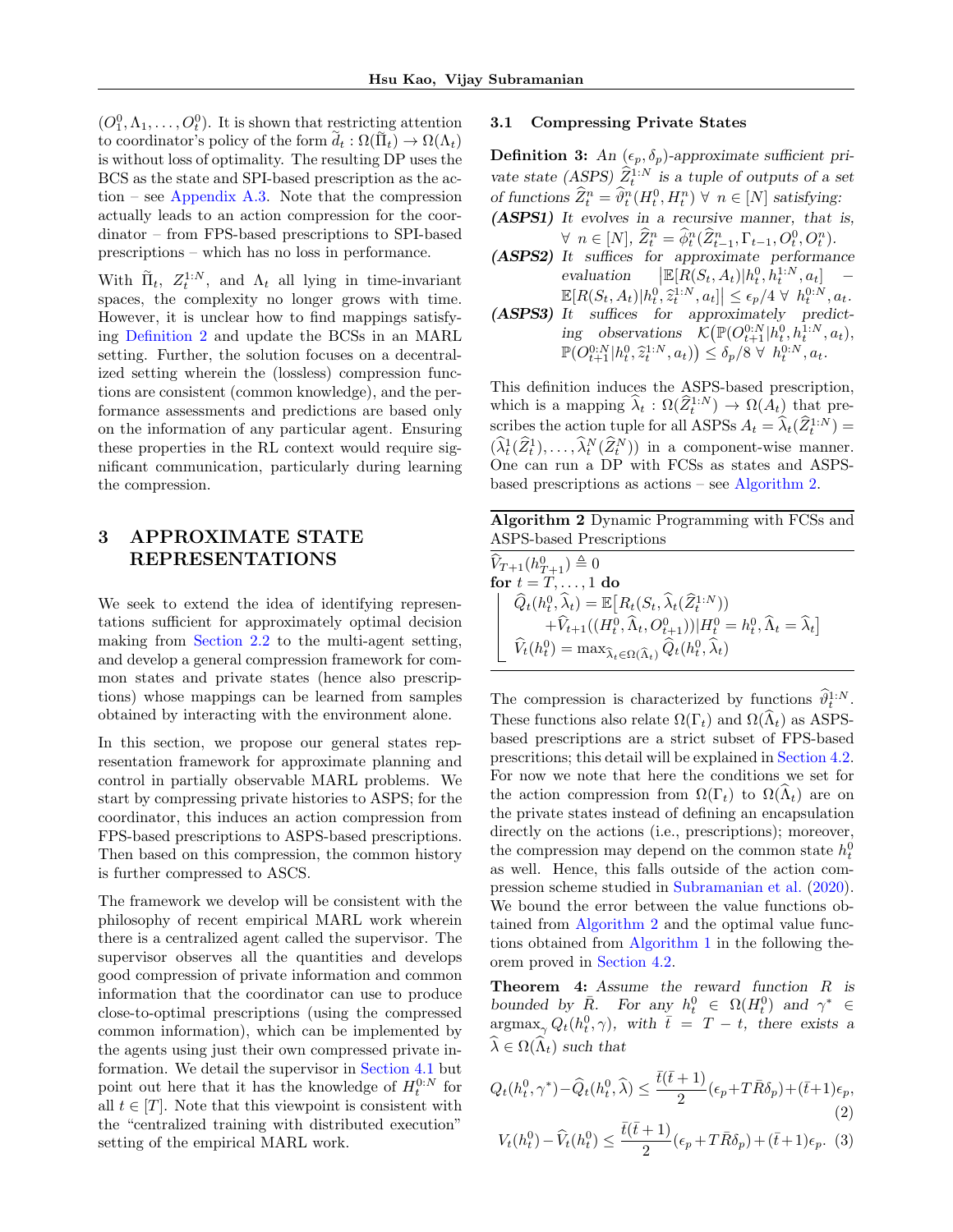### <span id="page-5-5"></span>3.2 Compressing Common States

While restricting attention to ASPS-based prescriptions, we further compress the common history to an approximate representation by applying the state compression result of [Subramanian and Mahajan](#page-9-4) [\(2019\)](#page-9-4).

<span id="page-5-0"></span>**Definition 5:** An  $(\epsilon_c, \delta_c)$ -approximate sufficient common state (ASCS)  $\hat{Z}_t^0$  is the output of a function  $\widehat{Z}_t^0 = \widehat{\vartheta}_t^0(H_t^0)$  satisfying the properties:

- **(ASCS1)** It evolves in a recursive manner, that is,  $\widehat{Z}_t^0 = \widehat{\phi}_t^0(\widehat{Z}_{t-1}^0, \widehat{\Lambda}_{t-1}, O_t^0).$
- **(ASCS2)** It suffices for approximate performance evaluation, i.e.,  $\forall h_t^0, \lambda_t$ , we have  $\left| \mathbb{E}[R_t(S_t, A_t)|h_t^0, \hat{\lambda}_t] - \mathbb{E}[R_t(S_t, A_t)|\hat{z}_t^0, \hat{\lambda}_t] \right| \leq \epsilon_c.$ S2) It suffices for approximately producing
- **(ASCS3)** It suffices for approximately predicting common observation, i.e.,  $\forall h_t^0, \hat{\lambda}_t$ , we have  $\mathcal{K}\big(\mathbb{P}(O_{t+1}^0 | h_t^0, \widehat{\lambda}_t), \mathbb{P}(O_{t+1}^0 | \widehat{z}_t^0, \widehat{\lambda}_t)\big) \leq \delta_c/2.$

In our proposed representation framework, agents compress the CI and PI to ASCS  $\hat{Z}_t^0$  and ASPS  $\hat{Z}_t^{1:N}$ , which can be updated recursively using the incoming CI and PI. Agents use the same policy  $d_t : \Omega(\widehat{Z}_t^0) \to$  $\checkmark$  $\Omega(\widehat{\Lambda}_t)$  to decide the ASPS-based prescription  $\widehat{\Lambda}_t$  from  $\widehat{Z}_t^0$ , then they apply  $\widehat{\Lambda}_t$  to their own ASPS  $\widehat{Z}_t^n$  to obtain the action  $A_t^n$ . Approximately optimal policies then result from the DP with ASCSs as states and ASPS-based prescriptions as actions – see [Algorithm 3.](#page-5-3)

<span id="page-5-3"></span>Algorithm 3 Dynamic Programming with ASCSs and ASPS-based Prescriptions

 $\widetilde{V}_{T+1}(\widehat{z}^0_{T+1}) \triangleq 0$ <br>for  $t-T$ for  $t = T, \ldots, 1$  do  $\widetilde{Q}_t(\widehat{z}_t^0, \widehat{\lambda}_t) = \mathbb{E}\big[R(S_t, \widehat{\Lambda}_t(\widehat{Z}_t^{1:N}))\big]$  $+\widetilde{V}_{t+1}(\widehat{\phi}_t^0(\widehat{Z}_t^0,\widehat{\Lambda}_t,O_{t+1}^0))|\widehat{Z}_t^0=\widehat{z}_t^0,\widehat{\Lambda}_t=\widehat{\lambda}_t]$  $\widetilde{V}_t(\widehat{z}_t^0) = \max_{\widehat{\lambda}_t \in \Omega(\widehat{\Lambda}_t)} \widetilde{Q}_t(\widehat{z}_t^0, \widehat{\lambda}_t)$ 

From [Algorithm 2](#page-4-2) to [Algorithm 3,](#page-5-3) only the states are further compressed, so a gap result bounding the difference between the two DPs holds, similar to the result in [Subramanian and Mahajan](#page-9-4) [\(2019\)](#page-9-4). See [Ap](#page-16-0)[pendix C](#page-16-0) for details.

<span id="page-5-1"></span>**Theorem 6:** Assume the reward function R is bounded by  $\overline{R}$ . For any  $h_t^0 \in \Omega(H_t^0)$  and  $\widehat{\lambda} \in \Omega(\widehat{\Lambda}_t)$ , with  $\bar{t} = T - t$ , we have

$$
\widehat{Q}_t(h_t^0, \widehat{\lambda}) - \widecheck{Q}_t(\widehat{\vartheta}_t^0(h_t^0), \widehat{\lambda}) \le \bar{t}(\epsilon_c + T\bar{R}\delta_c) + \epsilon_c, \quad (4)
$$

$$
\widehat{V}_t(h_t^0) - \widecheck{V}_t(\widehat{\vartheta}_t^0(h_t^0)) \le \overline{t}(\epsilon_c + T\overline{R}\delta_c) + \epsilon_c. \tag{5}
$$

### 3.3 Main Result

Our main result bounds the optimality gap of value functions obtained from performing DP with the general common and private representations satisfying the conditions in [Definition 3](#page-4-0) and [Definition 5](#page-5-0) as in [Algo](#page-5-3)[rithm 3,](#page-5-3) in comparison to the optimal value functions computed from [Algorithm 1.](#page-3-0)

<span id="page-5-2"></span>**Theorem 7:** Assume the reward function R is bounded by  $\bar{R}$ . For any  $h_t^0 \in \Omega(H_t^0)$  and  $\gamma^* \in$  $\arg \max_{\gamma} Q_t(h_t^0, \gamma)$ , with  $\bar{t} = T - t$ , there exists a  $\widehat{\lambda} \in \Omega(\widehat{\Lambda}_t)$  such that

$$
Q_t(h_t^0, \gamma^*) - \breve{Q}_t(\widehat{\vartheta}_t^0(h_t^0), \widehat{\lambda})\tag{6}
$$

$$
\leq \frac{\bar{t}(\bar{t}+1)}{2}(\epsilon_p + T\bar{R}\delta_p) + (\bar{t}+1)(\epsilon_c + \epsilon_p) + \bar{t}T\bar{R}\delta_c,
$$
  

$$
V_t(h_t^0) - \widetilde{V}_t(\widehat{\vartheta}_t^0(h_t^0))
$$
 (7)

$$
\leq \frac{\bar{t}(\bar{t}+1)}{2}(\epsilon_p + T\bar{R}\delta_p) + (\bar{t}+1)(\epsilon_c + \epsilon_p) + \bar{t}T\bar{R}\delta_c.
$$

Proof: Combine [Theorem 4](#page-4-1) and [Theorem 6.](#page-5-1)

We observe that the action compression induced by private state compression leads to a gap quadratic in remaining time  $\bar{t} = T - t$  [\(Theorem 4\)](#page-4-1), and common state compression causes a gap linear in remaining time. Also, note that the gap decreases to 0 as  $(\epsilon_{c}, \delta_{c}, \epsilon_{p}, \delta_{p})$  go to 0. Having developed this result, the remaining questions for learning using the sample data from the environment are: how to learn the compression mappings  $\widehat{\vartheta}_{1:T}^{0:N}$  with small error; and how to learn good policies with the compressed representations. See [Appendix E](#page-19-0) for a proposed scheme to answer both these questions using DL methods.

### <span id="page-5-6"></span>3.4 Comparisons to Existing Schemes

[Nayyar et al.](#page-9-1) [\(2013\)](#page-9-1) and [Tavafoghi et al.](#page-9-11) [\(2018\)](#page-9-11) provide lossless (performance-wise) compression. We refer to ASPS and its corresponding conditions with  $\epsilon_p = \delta_p = 0$  as SPS; similarly, we refer to ASCS and its corresponding conditions with  $\epsilon_c = \delta_c = 0$  as SCS. Missing proofs in this subsection are in [Appendix D.](#page-18-0)

Relation to [Nayyar et al.](#page-9-1) [\(2013\)](#page-9-1). The private history is not compressed in [Nayyar et al.](#page-9-1) [\(2013\)](#page-9-1), so it is clearly a special case of SPS. The BCS proposed in [Nayyar et al.](#page-9-1) [\(2013\)](#page-9-1) is a special case of SCS as well.

<span id="page-5-4"></span>**Proposition 8:** The BCS  $\Pi_t = \mathbb{P}(S_t, H_t^{1:N}|H_t^0)$  satisfies the conditions of an SCS in [Definition 5](#page-5-0) with  $\epsilon_c = \delta_c = 0.$ 

Relation to [Tavafoghi et al.](#page-9-11) [\(2018\)](#page-9-11). Our conditions of SPS and [Tavafoghi et al.](#page-9-11) [\(2018\)](#page-9-11)'s conditions of SPI both lead to performance sufficiency of the space of SPI-based (or SPS-based) prescriptions. The two sets of conditions are similar but not exactly the same. Condition (SPI1) corresponds to (SPS1); however, (SPS1) is stricter since we require policy-independent compression, while [Tavafoghi et al.](#page-9-11)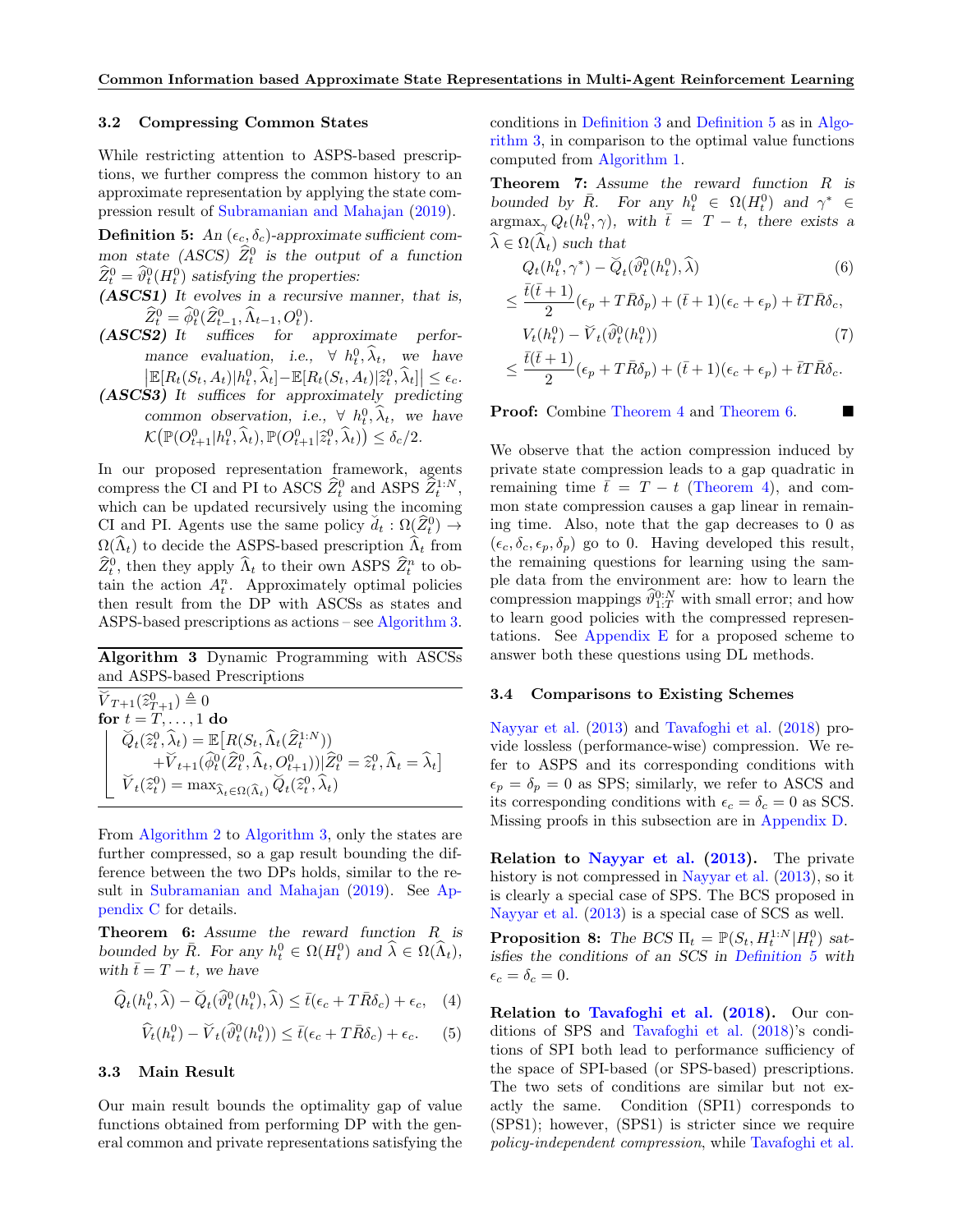[\(2018\)](#page-9-11) allow policy-dependent compression. Condition (SPI3) ensures future sufficiency as does (SPS3). Conditions (SPI2) and (SPI4) together ensure present sufficiency as does (SPS3).

<span id="page-6-4"></span>**Proposition 9:** (SPS1) and (SPS3) imply (SPI3).

<span id="page-6-5"></span>**Proposition 10:** (SPS2) and (SPI4) imply (SPI2).

Restricting to SPS, their BCS  $\tilde{\Pi}_t = \mathbb{P}(S_t, Z_t^{1:N}|H_t^0)$  is a special case of SCS as well, so a result identical to [Proposition 8](#page-5-4) holds with FPS changed to SPS.

Relation to [Mao et al.](#page-9-7) [\(2020\)](#page-9-7). Their private state embedding does not require a recursive update (ASPS1), but demands injective functions  $\widehat{\theta}_t^{1:N}$ . With this additional assumption they show linearity of the optimality gap in remaining time. For the common state, the BCS they consider is a special case of our SCS, just as the BCS of [Tavafoghi et al.](#page-9-11) [\(2018\)](#page-9-11).

A thorough comparison of the DPs proposed in this work and in the literature is summarized in [Table 1.](#page-11-0)

# 4 OPTIMALITY GAP ANALYSIS

In this section, we outline the optimality gaps introduced in [Section 3;](#page-4-3) details are in [Appendix B.](#page-11-1)

### <span id="page-6-0"></span>4.1 Supervisor's Functions

For better exposition, we introduce another set of  $Q/V$ functions from an omniscient *supervisor*'s perspective, for the original decision problem. The supervisor can access the union of the information of all agents: at time t the supervisor knows  $H_t^{0:N}$ . In contrast, coordinator's information is the intersection of the information of all agents:  $H_t^0$ . The supervisor, however, only observes what is happening, lets the coordinator decide all the policies and prescriptions, and implements the coordinator's policies. Let  $d_{1:T}^*$  be a coordinator's optimal policy solved using [Algorithm 1,](#page-3-0) i.e.  $d_t^*(h_t^0) \in \text{argmax}_{\gamma_t \in \Omega(\Gamma_t)} Q_t(h_t^0, \gamma_t)$ . Then the  $Q/V$ functions defined in [Algorithm 1](#page-3-0) can be rewritten as

$$
Q_t(h_t^0, \gamma_t) = \mathbb{E}\left[\sum_{\tau=t}^T R_\tau \middle| h_t^0, \gamma_t, d_{t+1:T}^*\right],\qquad(8)
$$

$$
V_t(h_t^0) = \mathbb{E}\left[\sum_{\tau=t}^T R_\tau \middle| h_t^0, d_{t:T}^*\right].
$$
 (9)

The supervisor's  $Q/V$  functions use similar concepts, but with supervisor's states and coordinator's policies. **Definition 11:** For any  $h_t^{0:N} \in \Omega(H_t^{0:N})$ ,  $\gamma_t \in \Omega(\Gamma_t)$ , define the supervisor's Q function as

$$
Q_t^S(h_t^0, h_t^{1:N}, \gamma_t) \triangleq \mathbb{E}\left[\sum_{\tau=t}^T R_\tau \bigg| h_t^0, h_t^{1:N}, \gamma_t, d_{t+1:T}^*\right],\tag{10}
$$

and the supervisor's V function as

$$
V_t^S(h_t^0, h_t^{1:N}) \triangleq \mathbb{E}\left[\sum_{\tau=t}^T R_\tau \middle| h_t^0, h_t^{1:N}, d_{t:T}^*\right] = Q_t^S(h_t^0, h_t^{1:N}, \gamma_t^*),
$$
 (11)

where  $\gamma_t^* \in \text{argmax}_{\gamma_t \in \Omega(\Gamma_t)} Q_t(h_t^0, \gamma_t)^5$  $\gamma_t^* \in \text{argmax}_{\gamma_t \in \Omega(\Gamma_t)} Q_t(h_t^0, \gamma_t)^5$ .

Then the coordinator's  $Q/V$  functions can be expressed as the expectation of supervisor's  $Q/V$  functions taken over the conditional distribution on FPSs given the FCS:

<span id="page-6-3"></span>
$$
Q_t(h_t^0, \gamma_t) = \sum_{h_t^{1:N}} \mathbb{P}(h_t^{1:N} | h_t^0) Q_t^S(h_t^0, h_t^{1:N}, \gamma_t), \quad (12)
$$

$$
V_t(h_t^0) = \sum_{h_t^{1:N}} \mathbb{P}(h_t^{1:N} | h_t^0) V_t^S(h_t^0, h_t^{1:N}). \tag{13}
$$

### <span id="page-6-1"></span>4.2 Proof of [Theorem 4](#page-4-1)

We first determine the relationship between the space of FPS-based prescriptions  $\Omega(\Gamma_t)$  and the space of ASPS-based prescriptions  $\Omega(\widehat{\Lambda}_t)$ . Consider a fixed  $h_t^0$ Since the compression mappings  $\hat{Z}_t^{1:N}$  =  $\hat{\theta}_t^{1:N}(H_t^0, H_t^{1:N})$  are functions, there could be multiple  $h_t^{1:N}$ 's that are mapped to the same  $\hat{z}_t^{1:N}$ . A  $\widehat{\lambda}_t \in \Omega(\widehat{\Lambda}_t)$  can thus be thought of as a special element of  $\Omega(\Gamma_t)$  that prescribes the same action for all the FPSs  $h_t^{1:N}$ 's mapped to the same ASPS  $\hat{z}_t^{1:N}$ . Hence, we can construct an injective extension mapping from  $\Omega(\Lambda_t)$  to  $\Omega(\Gamma_t)$  in this sense.

**Definition 12:** For any  $h_t^0 \in \Omega(H_t^0)$ , define the extension mapping  $\psi_t : \Omega(\widehat{\Lambda}_t) \times \Omega(H_t^0) \to \Omega(\Gamma_t)$  as follows: for any  $h_t^{1:N}$  and  $\hat{\lambda}_t$ ,  $\gamma_t = \psi_t(\hat{\lambda}_t, h_t^0)$  will first compress  $h_t^{1:N}$  to  $\hat{z}_t^{1:N} = \hat{\theta}_t^{1:N} (h_t^0, h_t^{1:N})$  (hence  $\psi_t$  implicitly depends on  $\widehat{\vartheta}_t$ ), then choose the action according to  $\widehat{\lambda}_t(\widehat{z}_t^{1:N})$ . That is,

$$
\gamma_t(h^{1:N}_t) = \psi_t(\widehat{\lambda}_t, h^0_t)(h^{1:N}_t) \triangleq \widehat{\lambda}_t(\widehat{\vartheta}^{1:N}_t(h^0_t, h^{1:N}_t)).
$$

Given the compression  $\widehat{\vartheta}_t^{1:N}$ ,  $\psi_t$  is well-defined. Under this circumstance and with an abuse of notation,  $\gamma_t = \psi_t(\hat{\lambda}_t, h_t^0)$  will be written as  $\gamma_{\hat{\lambda}_t, h_t^0}$  when the considered compression is clear from the context and will be referred to as the  $\gamma_t$  extended from  $\hat{\lambda}_t$  under  $h_t^0$ .

The following proposition says that for any FCS one can find an ASPS-based prescription whose extension nearly achieves the same Q-value as an optimal prescription, up to a gap linear in the remaining time  $\bar{t}$ .

<span id="page-6-2"></span><sup>&</sup>lt;sup>5</sup>The supervisor's  $Q$  function and  $V$  function are only defined when the FPS  $h_t^{1:N}$  is *admissible* under  $h_t^0$ , i.e.  $\mathbb{P}(h_t^{1:N}|h_t^0) > 0$ . Throughout the rest of the paper, we assume that only admissible FPSs are considered.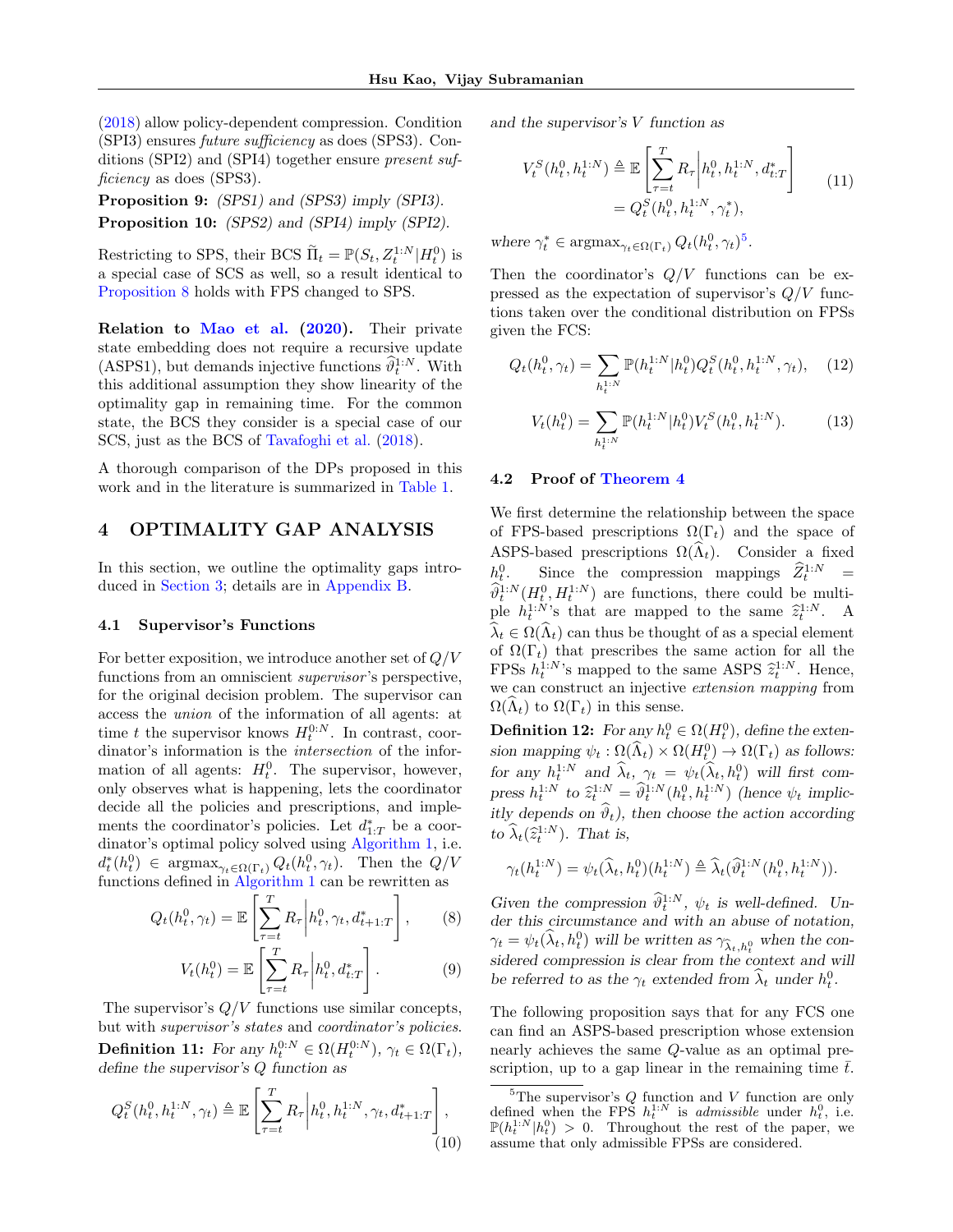This implies that it nearly suffices to consider the class of prescriptions extended from ASPS-based prescriptions for DP purposes.

<span id="page-7-3"></span>**Proposition 13:** Assume the reward function R is bounded by  $\bar{R}$ . For any  $h_t^0 \in \Omega(H_t^0)$  and  $\gamma^* \in$  $\argmax_{\gamma} Q_t(h_t^0, \gamma)$ , there exists a  $\widehat{\lambda} \in \Omega(\widehat{\Lambda}_t)$  with

$$
\left| Q_t(h_t^0, \gamma^*) - Q_t(h_t^0, \gamma_{\widehat{\lambda}, h_t^0}) \right| \le \bar{t}(\epsilon_p + T\bar{R}\delta_p) + \epsilon_p, \tag{14}
$$

which leads to

$$
\left| V_t(h_t^0) - \max_{\widehat{\lambda} \in \Omega(\widehat{\Lambda}_t)} Q_t(h_t^0, \gamma_{\widehat{\lambda}, h_t^0}) \right| \le \bar{t}(\epsilon_p + T\bar{R}\delta_p) + \epsilon_p.
$$
\n(15)

Before proving this critical proposition we need a few intermediate results. The first key lemma says that with the same supervisor's state, the supervisor's Qvalues for two different prescriptions will be the same as long as they prescribe the same action for the given PI. In particular, the fact that the two prescriptions may prescribe different actions for other PIs becomes irrelevant after learning the given PI is realized from the supervisor's view.

<span id="page-7-0"></span>**Lemma 14:** For any  $h_t^0 \in \Omega(H_t^0)$  and  $h \in \Omega(H_t^{1:N})$ , let  $\gamma_1, \gamma_2 \in \Omega(\Gamma_t)$  be two prescriptions that choose the same action on h, i.e.  $\gamma_1(h) = \gamma_2(h) = a$ . Then

$$
Q_t^S(h_t^0, h, \gamma_1) = Q_t^S(h_t^0, h, \gamma_2). \tag{16}
$$

[Lemma 14](#page-7-0) has an important implication for the structure of the optimal prescription. Let us define  $Q_t^S(h_t^0, h, \gamma_1) \triangleq Q_t^S(h_t^0, h, a)$ , which is a well-defined quantity from [Lemma 14.](#page-7-0) Given any  $h_t^0 \in \Omega(H_t^0)$ and  $h_t^{1:N} \in \Omega(H_t^{1:N})$ , since the choice of  $\gamma_t(h_t^{1:N})$ has no bearing on other  $Q_t^S(h_t^0, h, \gamma_t)$ 's where  $h \neq$  $h_t^{1:N}$ , we want to select an  $\gamma_t(h_t^{1:N})$  that maximizes  $Q_t^S(h_t^0, h_t^{1:N}, \gamma_t)$  as a result of [\(12\)](#page-6-3). It follows that an optimal prescription  $\gamma^* \in \text{argmax}_{\gamma_t} Q_t(h_t^0, \gamma_t)$  is a prescription that prescribes optimal actions for all PIs:

<span id="page-7-1"></span>
$$
\gamma^*(h) \in \underset{a_t}{\text{argmax}} \, Q_t^S(h_t^0, h, a_t) \ \forall \ h \in \Omega(H_t^{1:N}). \tag{17}
$$

[Lemma 14](#page-7-0) represents a reduction from doubly exponential to exponential in search complexity of an optimal policy. Specifically, given any  $h_t^0 \in \Omega(H_t^0)$ , instead of searching  $\gamma^*$  in the whole space of  $\Omega(\Gamma_t)$  whose size is  $|\Omega(A_t)|^{|\Omega(H_t^{1:N})|}$ , the structure in [\(17\)](#page-7-1) suggests searching  $\Omega(A_t)$  for each  $h_t^{1:N} \in \Omega(H_t^{1:N})$ , totaling a size of  $|\Omega(H_t^{1:N})| \cdot |\Omega(A_t)|^6$  $|\Omega(H_t^{1:N})| \cdot |\Omega(A_t)|^6$ . This particular structure of optimal prescriptions might be helpful when designing the prescription representations for the agents in practical implementations. Further reduction from exponential to constant in search complexity is done by compressing public and private states to time-invariant spaces.

Next we show that the supervisor's  $Q$ -values will be nearly the same for two different FPSs that map to the same ASPS and a prescription that prescribes the same action on these two FPSs.

<span id="page-7-5"></span>**Lemma 15:** Assume the reward function R is bounded by  $\overline{R}$ . For any  $h_t^0 \in \Omega(H_t^0)$ , let  $h_1, h_2 \in$  $\Omega(H_t^{1:N})$  be two FPSs under  $h_t^0$  that map to the same ASPS  $\hat{z} \in \Omega(\hat{Z}_1^{1:N})$ , i.e.  $\hat{z} = \hat{\vartheta}_1^{1:N}(h_1^0, h_1) =$ <br> $\hat{\vartheta}_1^{1:N}(h_1^0, h_1)$  and let u.e.  $\Omega(\Gamma)$ , has a measure time that  $\widehat{\theta}_t^{1:N}(h_t^0,h_2)$ , and let  $\gamma \in \Omega(\Gamma_t)$  be a prescription that chooses the same action on these two FPSs  $\gamma(h_1)$  =  $\gamma(h_2) = a$ . Then

$$
\left|Q_t^S(h_t^0, h_1, \gamma) - Q_t^S(h_t^0, h_2, \gamma)\right| \le \bar{t}(\epsilon_p + T\bar{R}\delta_p)/2 + \epsilon_p/2.
$$
\n(18)

Mixing up two FPSs with the same compressed state will incur a constant instantaneous cost resulted from (ASPS2), and a transitioning cost from (ASPS3). They will transition to two FPSs with the same compression again from (ASPS1), which suggests a continuation cost linear in  $\bar{t}$  by induction.

Using the above two lemmas, we show that the supervisor's V function will differ little for two supervisor's states with the same compression of private states.

<span id="page-7-4"></span>**Corollary 16:** Assume the reward function R is bounded by  $\overline{R}$ . For any  $h_t^0 \in \Omega(H_t^0)$ , let  $h_1, h_2 \in$  $\Omega(H_t^{1:N})$  be two FPSs under  $h_t^0$  that map to the same  $\widehat{ASPS} \widehat{z} \in \Omega(\widehat{Z}_1^{1:N}),$  i.e.  $\widehat{z} = \widehat{\vartheta}_t(h_t^0, h_1) = \widehat{\vartheta}_t(h_t^0, h_2),$ <br>and let  $\widehat{\varphi}_t^* \in \operatorname{argmax}_{\Omega}(\Omega(h_t^0, \alpha))$  be an optimal proscripand let  $\gamma^* \in \text{argmax}_{\gamma} Q_t(h_t^0, \gamma)$  be an optimal prescription. Then

$$
|V_t^S(h_t^0, h_1) - V_t^S(h_t^0, h_2)|
$$
  
\n
$$
\stackrel{\triangle}{=} |Q_t^S(h_t^0, h_1, \gamma^*) - Q_t^S(h_t^0, h_2, \gamma^*)|
$$
 (19)  
\n
$$
\leq \bar{t}(\epsilon_p + T\bar{R}\delta_p)/2 + \epsilon_p/2.
$$

Proof of [Proposition 13:](#page-7-3) Given an optimal prescription  $\gamma^* \in \text{argmax}_{\gamma} Q_t(h_t^0, \gamma)$ , we will specifically construct a  $\hat{\lambda} \in \Omega(\hat{\Lambda}_t)$  that serves for the claim. For each  $\widehat{z} \in \Omega(\widehat{Z}_t^{1:N})$ , define

$$
\mathcal{H}_{\hat{z}} = \left\{ h \in \Omega(H_t^{1:N}) : \hat{\vartheta}_t^{1:N}(h_t^0, h) = \hat{z} \right\}
$$
 (20)

to be the class of h's in  $\Omega(H_t^{1:N})$  that are compressed to  $\hat{z}$  under the considered compression  $\hat{\theta}_t^{1:N}$ . By the Axiom of Choice, for each  $\hat{z} \in \Omega(\hat{Z}_t^{1:N})$  there exists a representative of the class  $\mathcal{U}_t$  coming from exhibition representative of the class  $\mathcal{H}_{\hat{z}}$  coming from arbitrary choice function, which we denote as  $\vec{h}_{\hat{z}}$ . We then construct the  $\hat{\lambda}$  by  $\hat{\lambda}(\hat{z}) = \gamma^*(\bar{h}_{\hat{z}});$  the corresponding extension in  $\Omega(\Gamma_t)$  will be

$$
\gamma_{\widehat{\lambda},h_t^0}(h) = \gamma^* \left(\bar{h}_{\widehat{\vartheta}_t^{1:N}(h_t^0,h)}\right) \quad \forall \ h \in \Omega(H_t^{1:N}), \tag{21}
$$

<span id="page-7-2"></span><sup>&</sup>lt;sup>6</sup>The size  $|\Omega(H_t^{1:N})|$  is of order  $\mathcal{O}(e^T)$  as the length of  $H_t^{1:N}$  is linear in T; hence,  $|\Omega(A_t)|^{|\Omega(H_t^{1:N})|}$  is doubly exponential in T while  $|\Omega(H_t^{1:N})| \cdot |\Omega(A_t)|$  is exponential in T. The search should be performed for all  $h_t^0 \in \Omega(H_t^0)$ , where  $|\Omega(H_t^0)|$  is also  $\mathcal{O}(e^T)$ ; this does not change the complexities for the two cases.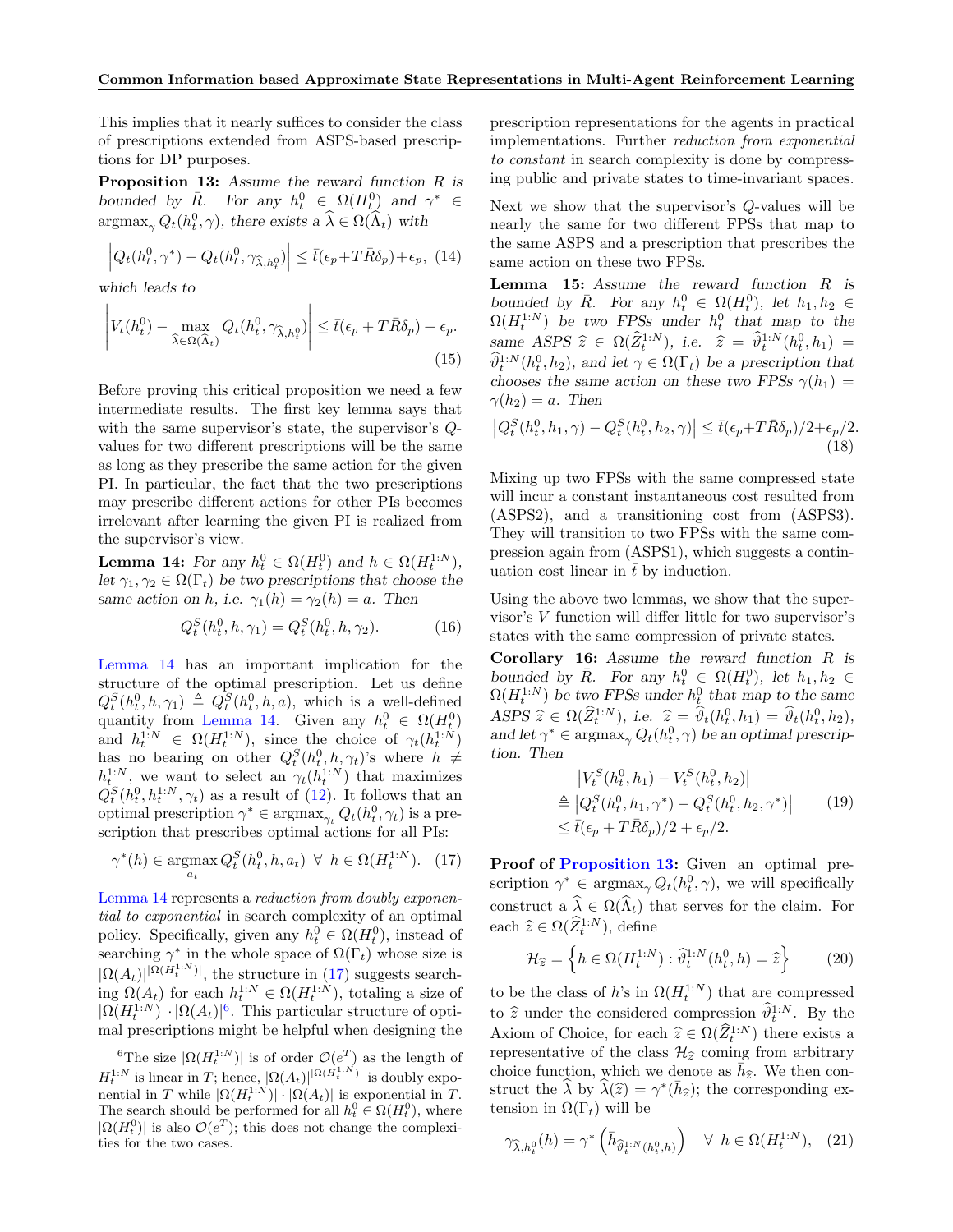that is, the prescription first compresses the input FPS and finds the representative of the corresponding compression class, then it mimics what the optimal prescription would have done with the representative. For any  $h \in \Omega(H_t^{1:N})$ , we have

$$
\left| Q_t^S(h_t^0, h, \gamma^*) - Q_t^S(h_t^0, h, \gamma_{\widehat{\lambda}, h_t^0}) \right|
$$
  
\n
$$
\leq \left| Q_t^S(h_t^0, h, \gamma^*) - Q_t^S(h_t^0, \bar{h}_{\widehat{\theta}_t^{1:N}(h_t^0, h)}, \gamma^*) \right|
$$
  
\n
$$
+ \left| Q_t^S(h_t^0, \bar{h}_{\widehat{\theta}_t^{1:N}(h_t^0, h)}, \gamma^*) - Q_t^S(h_t^0, \bar{h}_{\widehat{\theta}_t^{1:N}(h_t^0, h)}, \gamma_{\widehat{\lambda}, h_t^0}) \right|
$$
  
\n
$$
+ \left| Q_t^S(h_t^0, \bar{h}_{\widehat{\theta}_t^{1:N}(h_t^0, h)}, \gamma_{\widehat{\lambda}, h_t^0}) - Q_t^S(h_t^0, h, \gamma_{\widehat{\lambda}, h_t^0}) \right|
$$
  
\n
$$
\leq (T-t)(\epsilon_p + T\bar{R}\delta_p) + \epsilon_p,
$$

as the first term is bounded by  $(T-t)(\epsilon_p + T\overline{R}\delta_p)/2 +$  $\epsilon_p/2$  due to [Corollary 16,](#page-7-4) the second term is 0 due to [Lemma 14,](#page-7-0) and the third term is bounded by  $(T-t)(\epsilon_p+T\bar{R}\delta_p)/2+\epsilon_p/2$  due to [Lemma 15.](#page-7-5) If it happens to be the case that  $h = \bar{h}_{\hat{\theta}_t^{1:N}(h_t^0,h)},$  i.e. h is the representative, then the original term  $|Q_t^S(h_t^0, h, \gamma^*) Q_t^S(h_t^0, h, \gamma_{\widehat{\lambda},h_t^0})$  is 0. Taking the conditional expectation on h given  $h_t^0$  gives the claim.

Proof of [Theorem 4:](#page-4-1) There are three main quantities:  $V_t(h_t^0)$  is the value obtained from executing optimal FPS-based prescriptions to the end,  $\max_{\hat{\lambda} \in \Omega(\hat{\Lambda}_t)} Q_t(h_t^0, \gamma_{\hat{\lambda},h_t^0})$  is from executing the optimal ASPS-based prescription for step  $t$  and then optimal FPS-based prescriptions afterwards to the end, and  $\hat{V}_t(h_t^0)$  is from executing optimal ASPSbased prescriptions to the end. [Proposition 13](#page-7-3) establishes that restricting to ASPS-based prescriptions in one step incurs a gap (between  $V_t(h_t^0)$ ) and  $\max_{\widehat{\lambda} \in \Omega(\widehat{\Lambda}_t)} Q_t(h_t^0, \gamma_{\widehat{\lambda},h_t^0})$  linear in  $T-t$ . Using an induction argument to accumulate this gap in every step from T back to t yields the gap (between  $V_t(h_t^0)$  and  $\widehat{V}_t(h_t^0)$  to be quadratic in  $T-t$ . See [Appendix B](#page-11-1) for detailed derivations.

We briefly summarize the analysis framework presented in [Section 4.2.](#page-6-1) In [Lemma 14](#page-7-0) and [Lemma 15,](#page-7-5) we bound the differences of two supervisor's Qfunctions, i.e.,  $|Q_t^S(h_t^0, h, \gamma_1) - Q_t^S(h_t^0, h, \gamma_2)|$  and  $|Q_t^S(h_t^0, h_1, \gamma) - Q_t^S(h_t^0, h_2, \gamma)|$ . The two results lead to [Corollary 16,](#page-7-4) which bounds the difference of two supervisor's V-functions  $\left|V_t^S(h_t^0,h_1) - V_t^S(h_t^0,h_2)\right|$ . From these three intermediate results, we quantify the cost of restricting to ASPS-based prescriptions in one step in [Proposition 13,](#page-7-3) which is linear in  $T - t$ . Then we induct this result through the horizon, which shows restricting to ASPS-based prescriptions all the way incurs a gap quadratic in  $T - t$ .

# 5 PRACTICAL IMPLICATIONS

The main result provides a nice theoretical support of designing practical low-regret deep-MARL algorithms, just as the way the DL schemes solves POMDP RL proposed in [Subramanian et al.](#page-9-5) [\(2020\)](#page-9-5). Algorithms using our framework will consists of two steps when learning optimal policies. In the first step, the agents use function approximation (FA) methods (e.g. DL models) to learn representations of the common and private states. Our contribution is to identify measures for "good representations" – they should satisfy the conditions of ASCS and ASPS with low error parameters  $(\epsilon_c, \delta_c, \epsilon_p, \delta_p)$ . The FA methods will try to predict the instantaneous reward and new observations while quantities in the LHS of the conditions are good candidates of the loss functions. In the second step, assuming the agents have learned good representations, they use policy approximation theory [\(Sutton and Barto,](#page-9-18) [2018\)](#page-9-18) to learn good policies from the coordinator's view, thus alleviating the non-stationarity issue. The parameters of the policy function approximator can be updated by policy gradient theorem with a longterm reward approximation. In [Subramanian et al.](#page-9-5) [\(2020\)](#page-9-5), the two steps are performed concurrently using the concept of two time-scale algorithms [\(Borkar,](#page-9-19) [1997\)](#page-9-19), with the first/second step being the fast/slow time-scale, as the policy approximator learns policies based on the learned representations. A more concrete algorithmic framework is given in [Appendix E.](#page-19-0)

Note that the main result does not reflect the regret in practical implementations, as it is only the optimality gap given the approximate parameters in one episode. As we pointed out, in practice, one uses ML algorithms to learn representations that minimizes the approximation errors, while using policy gradient methods to learn the optimal policy (instead of solving DP directly). The true regret will then depend on both the convergence rate of the state representation learning and the policy gradient method used.

# 6 CONCLUSION

In this paper, we developed a general approximate state representation framework for MARL problems in a Dec-POMDP setting. We bounded the optimality gap in terms of the approximation error parameters and the number of remaining time steps. The theory provides guidance on designing deep-MARL algorithms, which has great potential in practical uses. Future directions include: exploring DL methods for applications using our framework, designing a representation for prescriptions, designing fully decentralized MARL schemes by adding communication, and extensions to general-sum games.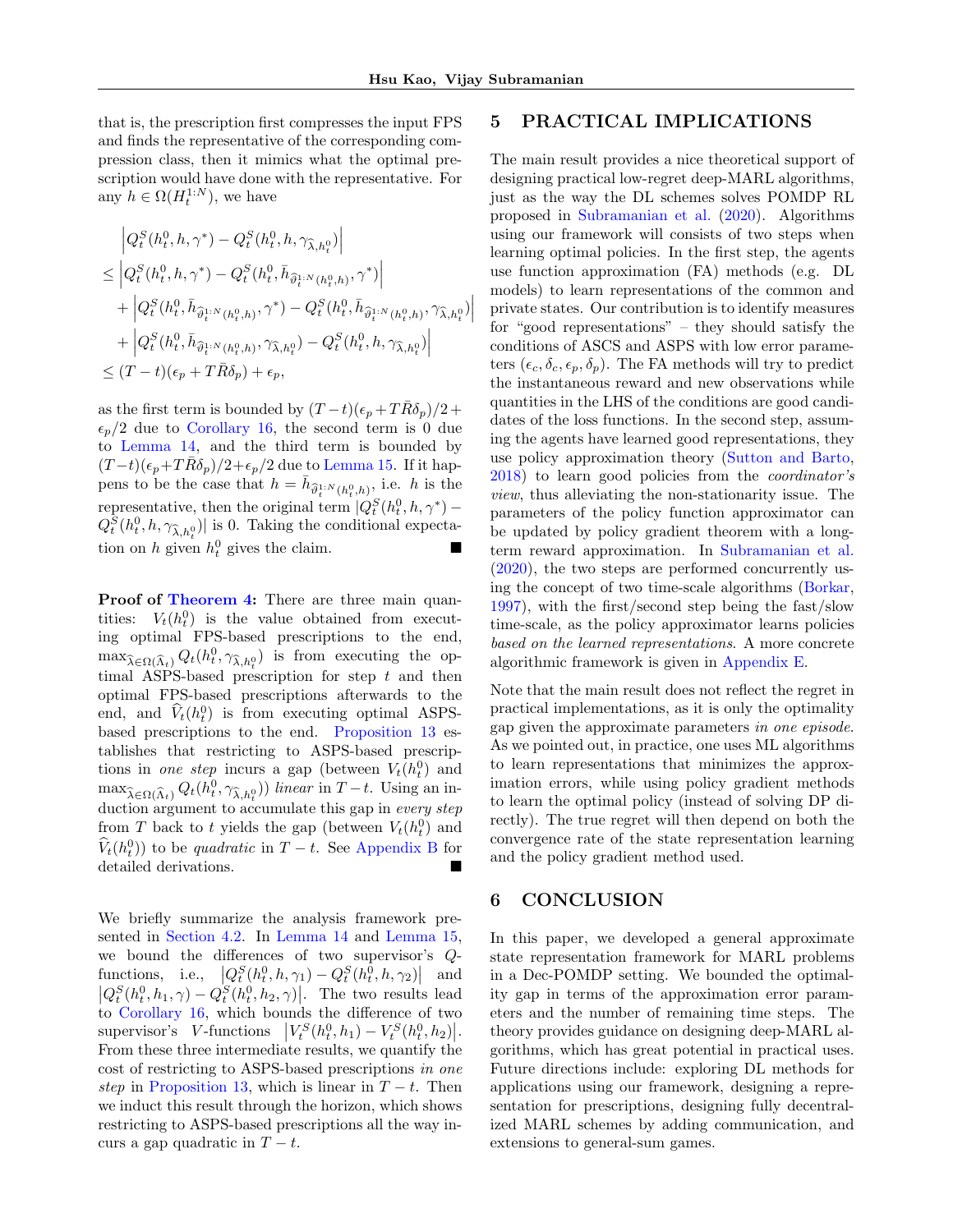#### Acknowledgements

The authors would like to thank Aditya Mahajan, Yi Ouyang, and Chen-Yu Wei for helpful discussions. The authors would also like to thank Demosthenis Teneketzis, Ashutosh Nayyar, Hamidreza Tavafoghi, and Dengwang Tang for discussions about the CI approach and its general applicability in multi-agent systems. The authors would like to acknowledge support from NSF via grant ECCS 2038416, CNS 1955777, CCF 2008130, and support via a MIDAS grant sponsored by General Dynamics.

### References

- <span id="page-9-0"></span>D. S. Bernstein, S. Zilberstein, and N. Immerman. The complexity of decentralized control of Markov decision processes. Mathematics of operations research, 2002.
- <span id="page-9-19"></span>V. S. Borkar. Stochastic approximation with two time scales. Systems and Control Letters, 1997.
- <span id="page-9-3"></span>J. Dibangoye and O. Buffet. Learning to act in decentralized partially observable MDPs. In ICML, 2018.
- <span id="page-9-24"></span>N. Ferns, P. Panangaden, and D. Precup. Bisimulation metrics for continuous Markov decision processes. SIAM Journal on Computing, 2011.
- <span id="page-9-14"></span>J. N. Foerster, F. Song, E. Hughes, N. Burch, I. Dunning, S. Whiteson, M. Botvinick, and M. Bowling. Bayesian action decoder for deep multi-agent reinforcement learning. In ICML, 2019.
- <span id="page-9-10"></span>D. Ha and J. Schmidhuber. Recurrent world models facilitate policy evolution. arXiv preprint arXiv:1809.01999, 2019.
- <span id="page-9-21"></span>M. Jafarnia-Jahromi, R. Jain, and A. Nayyar. Online learning for unknown partially observable MDPs. arXiv preprint arXiv:2102.12661, 2021.
- <span id="page-9-12"></span>L. P. Kaelbling, M. L. Littman, and A. R. Cassandra. Planning and acting in partially observable stochastic domains. Artificial Intelligence, 1998.
- <span id="page-9-20"></span>A. D. Kara and S. Yuksel. Near optimality of finite memory feedback policies in partially observed Markov decision processes. arXiv preprint arXiv:2010.07452, 2020.
- <span id="page-9-2"></span>P. R. Kumar and P. Varaiya. Stochastic Systems: Estimation, Identification, and Adaptive Control. SIAM, 2015.
- <span id="page-9-15"></span>A. Lerer, H. Hu, J. Foerster, and N. Brown. Improving policies via search in cooperative partially observable games. arXiv preprint arXiv:1912.02318, 2019.
- <span id="page-9-22"></span>T. Lesort, N. Díaz-Rodríguez, J.-F. Goudou, and D. Filliat. State representation learning for control: An overview. Neural Networks, 2018.
- <span id="page-9-23"></span>M. L. Littman, R. S. Sutton, and S. P. Singh. Predictive representations of state. In NIPS, 2001.
- <span id="page-9-8"></span>A. Mahajan and M. Mannan. Decentralized stochastic control. Annals of Operations Research, 2016.
- <span id="page-9-7"></span>W. Mao, K. Zhang, E. Miehling, and T. Başar. Information state embedding in partially observable cooperative multi-agent reinforcement learning. In CDC, 2020.
- <span id="page-9-1"></span>A. Nayyar, A. Mahajan, and D. Teneketzis. Decentralized stochastic control with partial history sharing: A common information approach. IEEE Transactions on Automatic Control, 2013.
- <span id="page-9-17"></span>F. A. Oliehoek and C. Amato. A Concise Introduction to Decentralized POMDPs. Springer, 2016.
- <span id="page-9-13"></span>C. A. Schroeder de Witt, J. Foerster, G. Farquhar, P. Torr, W. Böehmer, and S. Whiteson. Multiagent common knowledge reinforcement learning. In NIPS, 2019.
- <span id="page-9-16"></span>S. Sokota, E. Lockhart, F. Timbers, E. Davoodi, R. D'Orazio, N. Burch, M. Schmid, M. Bowling, and M. Lanctot. Solving common-payoff games with approximate policy iteration. In AAAI, 2021.
- <span id="page-9-4"></span>J. Subramanian and A. Mahajan. Approximate information state for partially observed systems. In CDC, 2019.
- <span id="page-9-5"></span>J. Subramanian, A. Sinha, R. Seraj, and A. Mahajan. Approximate information state for approximate planning and reinforcement learning in partially observed systems. arXiv preprint arXiv:2010.08843, 2020.
- <span id="page-9-18"></span>R. S. Sutton and A. G. Barto. Reinforcement Learning: An Introduction. MIT Press, Cambridge, 2018.
- <span id="page-9-11"></span>H. Tavafoghi, Y. Ouyang, and D. Teneketzis. A sufficient information approach to decentralized decision making. In CDC, 2018.
- <span id="page-9-6"></span>H. Tavafoghi, Y. Ouyang, and D. Teneketzis. A unified approach to dynamic decision problems with asymmetric information: Non-strategic agents. IEEE Transactions on Automatic Control, 2021.
- <span id="page-9-25"></span>A. Zhang, Z. C. Lipton, L. Pineda, K. Azizzadenesheli, A. Anandkumar, L. Itti, J. Pineau, and T. Furlanello. Learning causal state representations of partially observable environments. arXiv preprint arXiv:1906.10437, 2021a.
- <span id="page-9-9"></span>A. Zhang, R. McAllister, R. Calandra, Y. Gal, and S. Levine. Learning invariant representations for reinforcement learning without reconstruction. arXiv preprint arXiv:2006.10742, 2021b.
- <span id="page-9-26"></span>K. Zhang, Z. Yang, and T. Başar. Decentralized multiagent reinforcement learning with networked agents: Recent advances. arXiv preprint arXiv:1912.03821, 2019.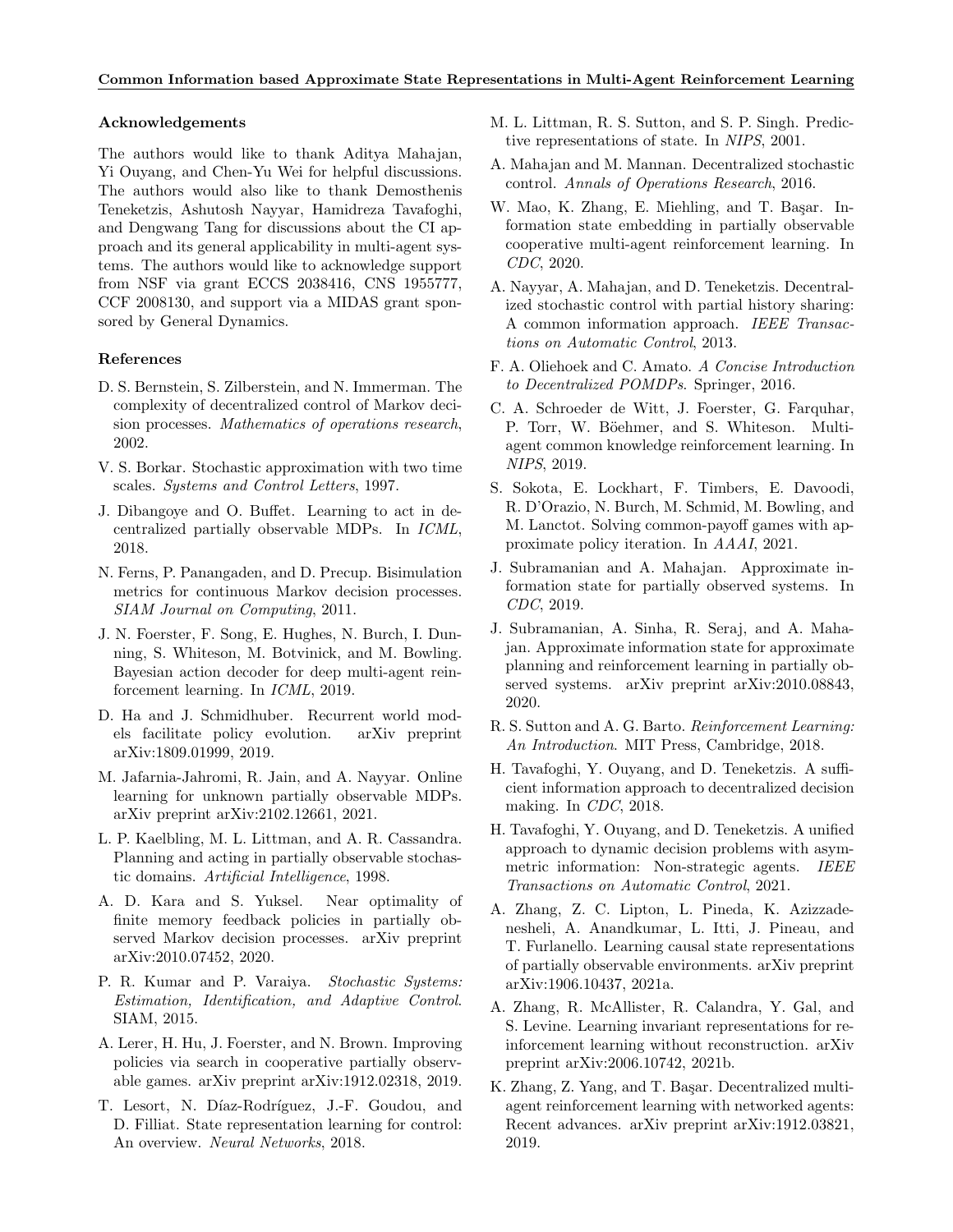# Supplementary Material: Common Information based Approximate State Representations in Multi-Agent Reinforcement Learning

# A Supplementary Details

### A.1 More Related Work

[Kara and Yuksel](#page-9-20) [\(2020\)](#page-9-20) consider a special type of AIS – the N-memory, which contains the information from the last N steps. Here, the compression function is fixed but in contrast to [Subramanian et al.](#page-9-5)  $(2020)$ , the approximation error given each history need not be uniform. When the model is known, they provide conditions that bound the regret of N-memory policies (policies that depend on N-memory), and an algorithm that finds optimal policies within this class. The first algorithm to learn the optimal policies of POMDPs with sub-linear regret in an online setting is proposed in [Jafarnia-Jahromi et al.](#page-9-21) [\(2021\)](#page-9-21). Using a posterior sampling-based scheme, the algorithm maintains the posterior distribution on the unknown parameters of the considered POMDP, and adopts the optimal policy with respect to a set of parameters sampled from the distribution in each episode. The posterior update in the algorithm, however, heavily relies on the knowledge of the observation kernel, which is usually unknown in RL settings.

State representation for control is studied extensively in the literature [\(Lesort et al.,](#page-9-22) [2018\)](#page-9-22). Early work on predictive state representation (PSR) of POMDPs [\(Littman et al.,](#page-9-23) [2001\)](#page-9-23) only focuses on the encapsulation of the histories and does not explore its system prediction ability. The bisimulation relation clusters MDP states with similar rewards and transitions, and a bisimulation metric convexly combines the errors of the rewards and the transitions between two states [\(Ferns et al.,](#page-9-24) [2011\)](#page-9-24). The difference of the value functions of two states can be upper-bounded by the metric. The causal state representation [\(Zhang et al.,](#page-9-25) [2021a\)](#page-9-25) for POMDPs clusters the histories in the space of AOHs that will produce the same future dynamics. Using the observation history as the state, the considered POMDP can be transformed into an MDP, so that the results from the bisimulation literature can be applied.

# <span id="page-10-0"></span>A.2 DP with BCS

<span id="page-10-2"></span>Algorithm 4 Dynamic Programming with BCSs and FPS-based Prescriptions

Algorithm 4 L<br> $\vec{V}_{T+1}(\pi_{T+1}) \triangleq 0$ for  $t = T, \ldots, 1$  do  $\begin{aligned} t &= T, \ldots, 1 \textbf{ do} \ \tilde{Q}_t(\pi_t, \gamma_t) = \mathbb{E} \left[ R(S_t, \Gamma_t(H_t^{1:N})) + \tilde{V}_{t+1}(\eta_t(\Pi_t^0, \Gamma_t, O_{t+1}^0)) | \Pi_t = \pi_t, \Gamma_t = \gamma_t \right] \end{aligned}$ رب<br>م  $V_t(\pi_t) = \max_{\gamma_t \in \Omega(\Gamma_t)}$  $\mathcal{\dot{Q}}_{t}(\pi_{t},\gamma_{t})$ 

The BCS is updated through Bayesian update with the function  $\eta_t$  [Nayyar et al.](#page-9-1) [\(2013\)](#page-9-1).

# <span id="page-10-1"></span>A.3 DP with BCS and SPI

<span id="page-10-3"></span>Algorithm 5 Dynamic Programming with BCSs and SPI-based Prescriptions

 $\widetilde{V}_{T+1}(\widetilde{\pi}_{T+1}) \triangleq 0$ for  $t = T, \ldots, 1$  do  $\widetilde{Q}$  $\mathcal{L}_t(\widetilde{\pi}_t, \lambda_t) = \mathbb{E}\left[R(S_t, \Lambda_t(Z^{1:N}_t)) + \widetilde{V}_{t+1}(\widetilde{\eta}_t(\widetilde{\Pi}_t, \Lambda_t, O^0_{t+1})) | \widetilde{\Pi}_t = \widetilde{\pi}_t, \Lambda_t = \lambda_t\right]$  $\widetilde{V}_t(\widetilde{\pi}_t) = \max_{\lambda_t \in \Omega(\Lambda_t)} \widetilde{Q}$  $_{t}(\tilde{\pi}_t, \lambda_t)$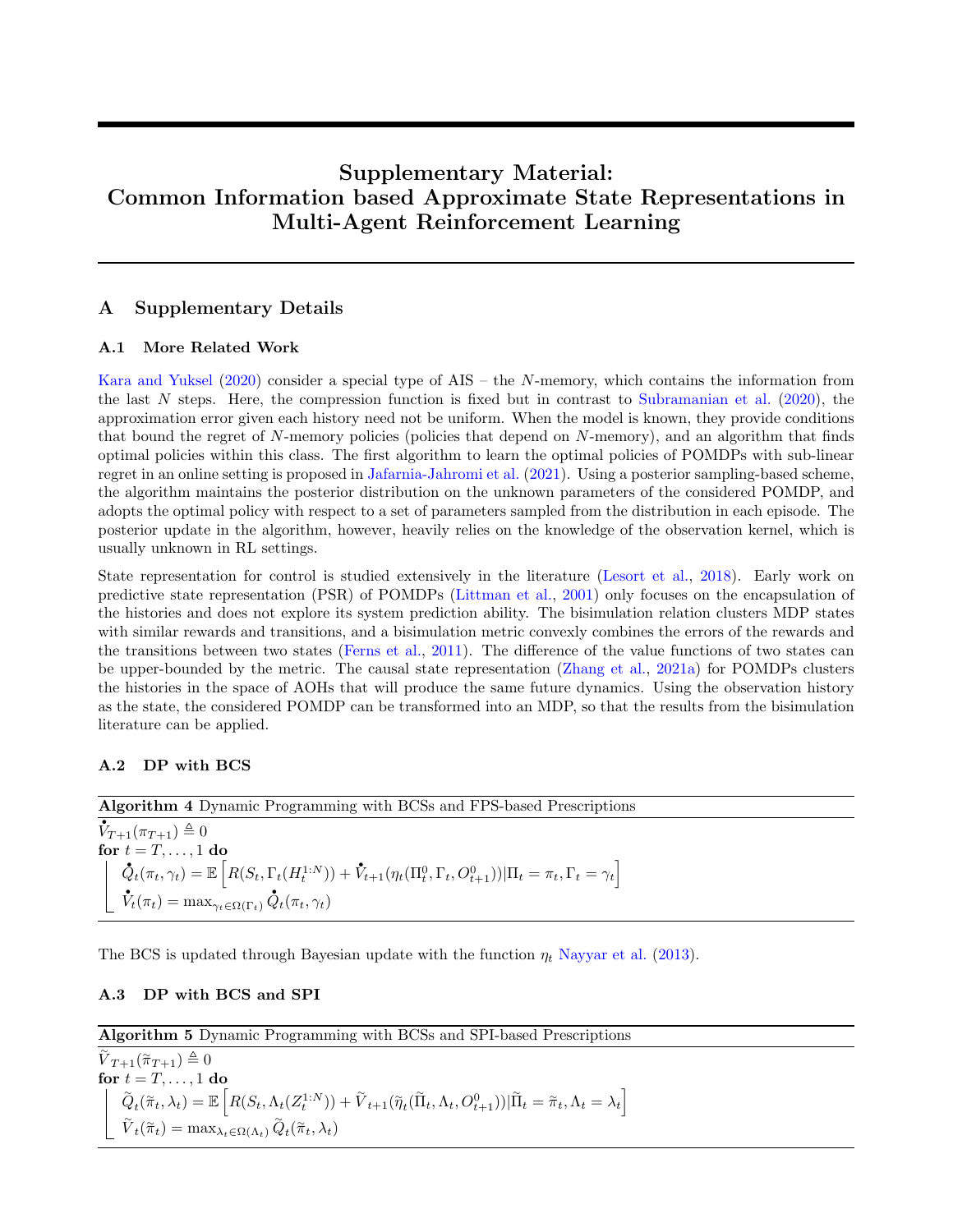Similar to the case of [Algorithm 4,](#page-10-2) the revised version of BCS (now a distribution on the state and the SPI) is updated through Bayesian update with the function  $\widetilde{\eta}_t.$ 

# <span id="page-11-0"></span>A.4 DP Comparison

| Work                           | Algorithm                        | Agent  | Common     | Private        | Action     | Compression    | Incurred DP Gap  |
|--------------------------------|----------------------------------|--------|------------|----------------|------------|----------------|------------------|
|                                | /Definition                      |        | State      | State          |            | Common/Private | Common/Private   |
|                                |                                  | Single | AOH        | ۰              | Action     | None           | $\Omega$         |
| <b>Belief State</b>            | $\mathbb{P}(S_t H_t)$            | Single | <b>BS</b>  | ٠              | Action     | Lossy          | $\theta$         |
| Subramanian and Mahajan (2019) | Definition 1                     | Single | <b>IS</b>  | $\overline{a}$ | Action     | Lossy          | $\theta$         |
|                                | with $\epsilon = \delta = 0$     |        |            |                |            |                |                  |
| Subramanian and Mahajan (2019) | Definition 1                     | Single | AIS        | ٠              | Action     | Lossy          | Linear           |
| CI Approach                    | Algorithm 1                      | Multi  | FCS        | <b>FPS</b>     | FPS-pres.  | None/None      | 0/0              |
| (No Compression)               |                                  |        |            |                |            |                |                  |
| Nayyar et al. (2013)           | Algorithm 4                      | Multi  | <b>BCS</b> | <b>FPS</b>     | FPS-pres.  | Lossy/None     | 0/0              |
| Tavafoghi et al. (2018)        | Algorithm 5                      | Multi  | <b>BCS</b> | SPI            | SPI-pres.  | Lossy / Lossy  | 0/0              |
| Subramanian et al. (2020)      |                                  | Multi  | ASCS       | <b>FPS</b>     | FPS-pres.  | Lossy/None     | Linear/0         |
| Mao et al. $(2020)$            | $\overline{\phantom{a}}$         | Multi  | <b>BCS</b> | ASPS           | ASPS-pres. | Lossy/Lossless | $0/L$ inear      |
|                                | Algorithm 3                      |        |            |                |            |                |                  |
| This work                      | with $\epsilon_c = \delta_c = 0$ | Multi  | <b>SCS</b> | <b>SPS</b>     | SPS-pres.  | Lossy / Lossy  | 0/0              |
|                                | and $\epsilon_p = \delta_p = 0$  |        |            |                |            |                |                  |
| This work                      | Algorithm 2                      | Multi  | <b>FCS</b> | ASPS           | ASPS-pres. | None/Lossy     | $0$ /Quadratic   |
| This work                      | Algorithm 3                      | Multi  | ASCS       | ASPS           | ASPS-pres. | Lossy / Lossy  | Linear/Quadratic |

Table 1: Dynamic programming comparison.

# <span id="page-11-1"></span>B Omitted Analysis in [Section 4.2](#page-6-1)

The following lemma shows that given the FPS, the actions the chosen prescription chooses for other FPSs does not affect the next step statistics.

<span id="page-11-2"></span>**Lemma 17:** Let  $h_t^0 \in \Omega(H_t^0)$ ,  $h \in \Omega(H_t^{1:N})$ ,  $\gamma \in \Omega(\Gamma_t)$ , and  $a = \gamma(h) \in \Omega(A_t)$ . Then

$$
\mathbb{P}(S_{t+1},H_{t+1}^{1:N}|H_t^0=h_t^0,H_t^{1:N}=h,\Gamma_t=\gamma)=\mathbb{P}(S_{t+1},H_{t+1}^{1:N}|H_t^0=h_t^0,H_t^{1:N}=h,A_t=a).
$$

Proof: We will omit specifying the original random variables when their realizations are given in the proof.

$$
\mathbb{P}(S_{t+1}, H_{t+1}^{1:N}|h_t^0, h, \gamma) = \mathbb{P}(S_{t+1}, H_{t+1}^{1:N}|h_t^0, h, \gamma, a)
$$
\n
$$
= \sum_{s_t} \mathbb{P}(s_t | h_t^0, h, \gamma, a) \cdot \mathbb{P}(S_{t+1}, H_{t+1}^{1:N}|h_t^0, h, \gamma, a, s_t)
$$
\n
$$
= \sum_{s_t} \mathbb{P}(s_t | h_t^0, h, a) \cdot \mathbb{P}(S_{t+1}|h_t^0, h, \gamma, a, s_t) \cdot \mathbb{P}(H_{t+1}^{1:N}|h_t^0, h, \gamma, a, s_t, S_{t+1}) \qquad (\gamma \text{ is after } s_t)
$$
\n
$$
= \sum_{s_t} \mathbb{P}(s_t | h_t^0, h, a) \cdot \mathbb{P}(S_{t+1}|a, s_t) \cdot \mathbb{P}(H_{t+1}^{1:N}|h_t^0, h, \gamma, a, s_t, S_{t+1}) \qquad (\mathbb{P}_T \text{ specifies } S_{t+1} \text{ given } S_t \text{ and } A_t)
$$
\n
$$
= \sum_{s_t} \mathbb{P}(s_t | h_t^0, h, a) \cdot \mathbb{P}(S_{t+1}|a, s_t) \cdot \mathbb{P}(O_{t+1}^{1:N}|h_t^0, h, \gamma, a, s_t, S_{t+1}) \qquad (H_{t+1}^{1:N} = (H_t^{1:N}, A_t, O_{t+1}^{1:N}))
$$
\n
$$
= \sum_{s_t} \mathbb{P}(s_t | h_t^0, h, a) \cdot \mathbb{P}(S_{t+1}|a, s_t) \cdot \mathbb{P}(O_{t+1}^{1:N}|S_{t+1}) \qquad (\mathbb{P}_O \text{ specifies } O_{t+1}^{1:N} \text{ given } S_{t+1})
$$
\n
$$
= \sum_{s_t} \mathbb{P}(s_t | h_t^0, h, a) \cdot \mathbb{P}(S_{t+1}, H_{t+1}^{1:N}|h_t^0, h, a, s_t)
$$
\n
$$
= \mathbb{P}(S_{t+1}, H_{t+1}^{1:N}|h_t^0, h, a).
$$

**Proof of [Lemma 14:](#page-7-0)** The proof for the instantaneous part is straightforward as  $S_t$  is irrelevant to the choice

 $\blacksquare$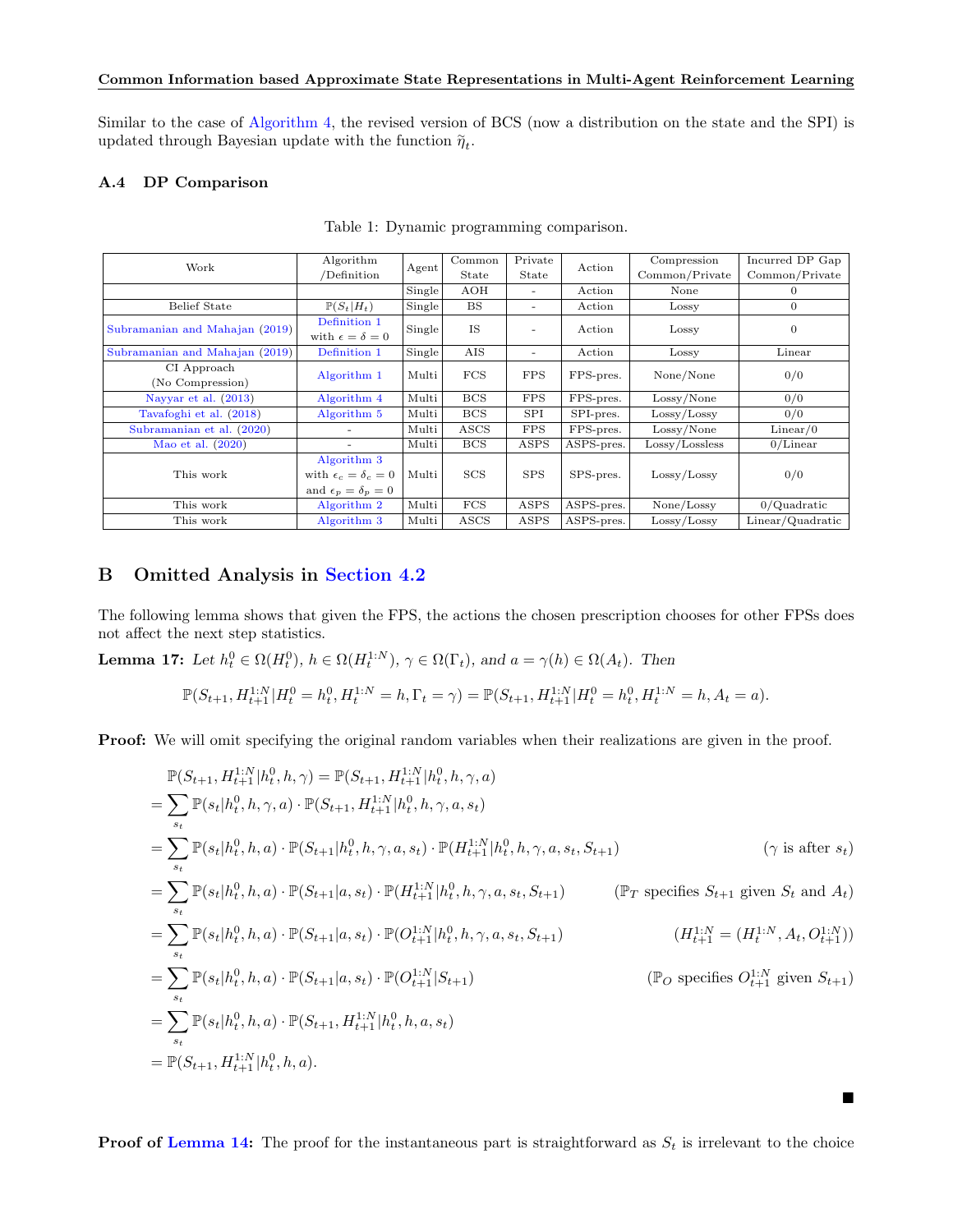of  $\Gamma_t$ 

$$
\mathbb{E}\left[R_t(S_t, \Gamma_t(H_t^{1:N}))|h_t^0, h, \gamma_1\right] = \sum_{s_t} \mathbb{P}(s_t|h_t^0, h, \gamma_1) R_t(s_t, \gamma_1(h))
$$
\n
$$
= \sum_{s_t} \mathbb{P}(s_t|h_t^0, h, \gamma_1(h)) R_t(s_t, a)
$$
\n
$$
= \sum_{s_t} \mathbb{P}(s_t|h_t^0, h) R_t(s_t, a) \qquad (\gamma_1 \text{ and } \gamma_2 \text{ are exogenously given})
$$
\n
$$
= \mathbb{E}\left[R_t(S_t, \Gamma_t(H_t^{1:N}))|h_t^0, h, \gamma_2\right]. \qquad \text{(by symmetry)}
$$

To show equality for the continuation part, we first define the following policy for all  $\tau = t + 1, \ldots, T$ :

$$
d'_{\tau}(h^{0}_{\tau}) = \begin{cases} d^{*}_{\tau}(h^{0}_{t}, \gamma_{1}, h^{0}_{t+1:\tau}) & \text{if } h^{0}_{\tau} = (h^{0}_{t}, \gamma_{2}, h^{0}_{t+1:\tau}) \quad \forall \ h^{0}_{t+1:\tau}, \\ d^{*}_{\tau}(h^{0}_{\tau}) & \text{otherwise}, \end{cases}
$$

where  $d^*_{\tau}$  is an optimal policy at time step  $\tau$ . Also, we have  $h_{t+1:\tau}^0 = o_{t+1}^0$  when  $\tau = t+1$ , and  $h_{t+1:\tau}^0 =$  $(o_{t+1}^0, \gamma_{t+1}, \ldots, o_{\tau}^0)$  when  $\tau > t+1$ , so that the entire  $(h_t^0, \gamma_1, h_{t+1:\tau}^0) \in \Omega(H_{\tau}^0)$ . This policy performs the optimal policy at all times, except when  $\gamma_2$  is chosen at time t, it will mimic what the optimal policy would have done if  $\gamma_1$  was chosen instead; owing to perfect recall, future prescriptions can depend on past ones. Then

$$
\mathbb{E}\left[V_{t+1}^{S}(H_{t+1}^{0}, H_{t+1}^{1:N})|h_{t}^{0}, h, \gamma_{1}\right] = \mathbb{E}\left[\sum_{\tau=t+1}^{T} R_{\tau}(S_{\tau}, A_{\tau})\bigg| h_{t}^{0}, h, \gamma_{1}, d_{t+1:T}^{*}\right]
$$
\n
$$
= \mathbb{E}\left[\sum_{\tau=t+1}^{T} R_{\tau}(S_{\tau}, A_{\tau})\bigg| h_{t}^{0}, h, \gamma_{1}, d_{t+1:T}^{\prime}\right] \stackrel{\text{(*)}}{=} \mathbb{E}\left[\sum_{\tau=t+1}^{T} R_{\tau}(S_{\tau}, A_{\tau})\bigg| h_{t}^{0}, h, \gamma_{2}, d_{t+1:T}^{\prime}\right]
$$
\n
$$
\leq \mathbb{E}\left[\sum_{\tau=t+1}^{T} R_{\tau}(S_{\tau}, A_{\tau})\bigg| h_{t}^{0}, h, \gamma_{2}, d_{t+1:T}^{*}\right] = \mathbb{E}\left[V_{t+1}^{S}(H_{t+1}^{0}, H_{t+1}^{1:N})| h_{t}^{0}, h, \gamma_{2}\right],
$$

where the inequality holds as  $d'_{t+1:T}$  may not be an optimal choice from the current history. By symmetry, the inequality implies that

$$
\mathbb{E}\left[V_{t+1}^S(H_{t+1}^0,H_{t+1}^{1:N})|h_t^0,h,\gamma_1\right] = \mathbb{E}\left[V_{t+1}^S(H_{t+1}^0,H_{t+1}^{1:N})|h_t^0,h,\gamma_2\right].
$$

The equality labeled by (\*) follows from the fact that under the policy  $d'_{t+1:T}$ , choosing  $\gamma_1$  and  $\gamma_2$  will generate the exact future statistics. We will show this in the following. We first prove the following claim using mathematical induction.

**Claim:** for all  $\tau = t + 1, \ldots, T$ , we have

$$
\mathbb{P}(S_{t+1:\tau}, O_{t+1:\tau}^{0:N}, A_{t+1:\tau} | h_t^0, h, \gamma_1, a, d'_{t+1:T}) = \mathbb{P}(S_{t+1:\tau}, O_{t+1:\tau}^{0:N}, A_{t+1:\tau} | h_t^0, h, \gamma_2, a, d'_{t+1:T}).
$$

Base case: the claim holds for  $\tau = t + 1$ .

$$
\mathbb{P}(S_{t+1}, O_{t+1}^{0:N}, A_{t+1}|h_t^0, h, \gamma_1, a, d'_{t+1:T})
$$
\n
$$
= \sum_{s_t} \mathbb{P}(s_t|h_t^0, h, \gamma_1, a, d'_{t+1:T}) \cdot \mathbb{P}(S_{t+1}, O_{t+1}^{0:N}, A_{t+1}|h_t^0, h, \gamma_1, a, s_t, d'_{t+1:T})
$$
\n
$$
= \sum_{s_t} \mathbb{P}(s_t|h_t^0, h) \cdot \mathbb{P}(S_{t+1}, O_{t+1}^{0:N}, A_{t+1}|h_t^0, h, \gamma_1, a, s_t, d'_{t+1})
$$
\n
$$
= \sum_{s_t} \mathbb{P}(s_t|h_t^0, h) \cdot \mathbb{P}(S_{t+1}|h_t^0, h, \gamma_1, a, s_t, d'_{t+1}) \cdot \mathbb{P}(O_{t+1}^{0:N}, A_{t+1}|h_t^0, h, \gamma_1, a, s_t, d'_{t+1}, S_{t+1})
$$
\n
$$
= \sum_{s_t} \mathbb{P}(s_t|h_t^0, h) \cdot \mathbb{P}(S_{t+1}|s_t, a) \cdot \mathbb{P}(O_{t+1}^{0:N}, A_{t+1}|h_t^0, h, \gamma_1, a, s_t, d'_{t+1}, S_{t+1})
$$
\n
$$
= \sum_{s_t} \mathbb{P}(s_t|h_t^0, h) \cdot \mathbb{P}(S_{t+1}|s_t, a) \cdot \mathbb{P}(O_{t+1}^{0:N}|h_t^0, h, \gamma_1, a, s_t, d'_{t+1}, S_{t+1}) \cdot \mathbb{P}(A_{t+1}|h_t^0, h, \gamma_1, a, s_t, d'_{t+1}, S_{t+1}, O_{t+1}^{0:N})
$$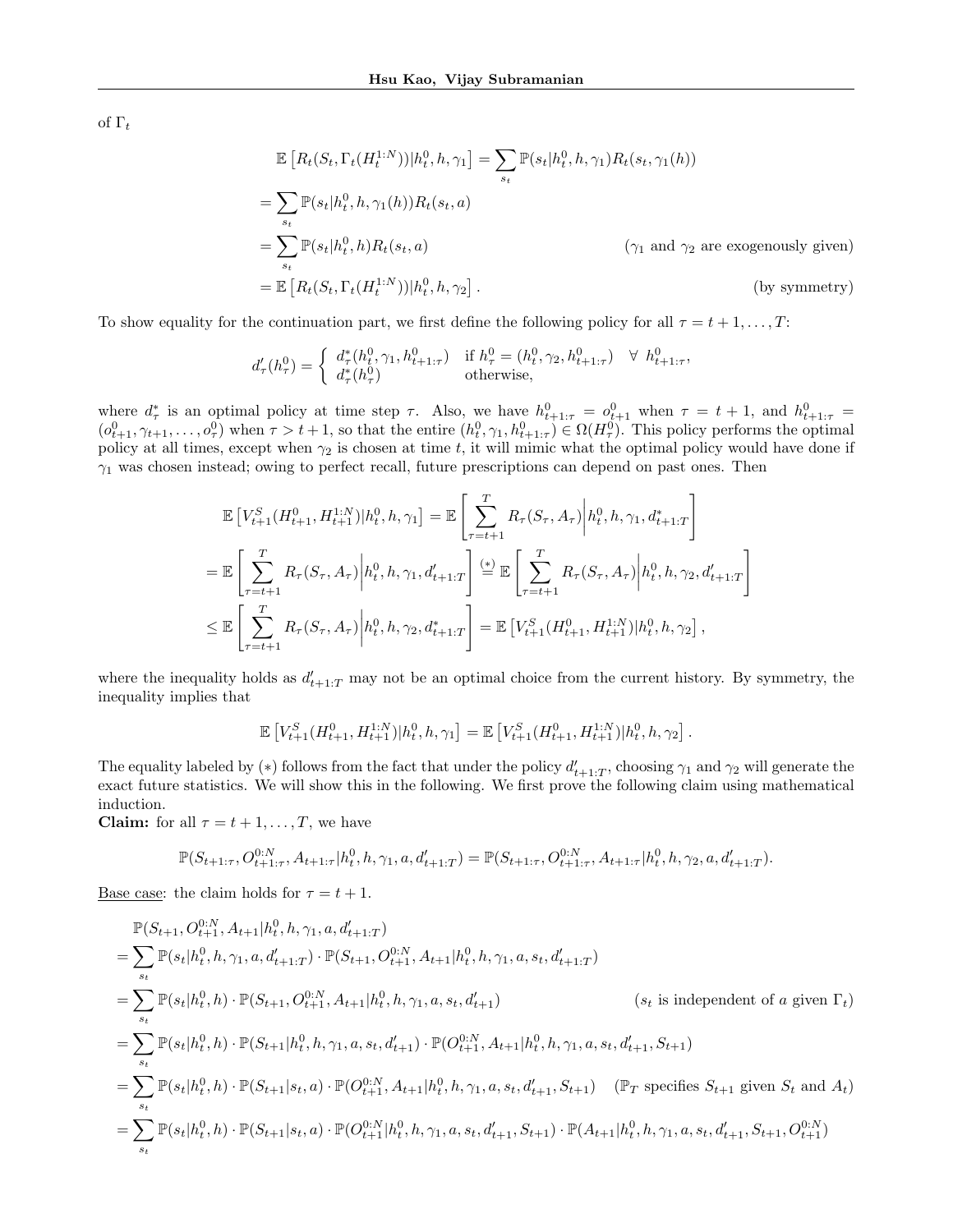$$
= \sum_{s_t} \mathbb{P}(s_t|h_t^0, h) \cdot \mathbb{P}(S_{t+1}|s_t, a) \cdot \mathbb{P}(O_{t+1}^{0:N}|S_{t+1}) \cdot \mathbb{P}(A_{t+1}|h_t^0, h, \gamma_1, a, s_t, d'_{t+1}, S_{t+1}, O_{t+1}^{0:N})
$$
\n
$$
= \sum_{s_t} \mathbb{P}(s_t|h_t^0, h) \cdot \mathbb{P}(S_{t+1}|s_t, a) \cdot \mathbb{P}(O_{t+1}^{0:N}|S_{t+1}) \cdot \mathbb{I} \{A_{t+1} = d'_{t+1}(h_0, \gamma_1, O_{t+1}^0)(h, a, O_{t+1}^{1:N})\}
$$
\n
$$
= \sum_{s_t} \mathbb{P}(s_t|h_t^0, h) \cdot \mathbb{P}(S_{t+1}|s_t, a) \cdot \mathbb{P}(O_{t+1}^{0:N}|S_{t+1}) \cdot \mathbb{I} \{A_{t+1} = d'_{t+1}(h_0, \gamma_2, O_{t+1}^0)(h, a, O_{t+1}^{1:N})\} \quad \text{(definition of } d'_{t+1})
$$
\n
$$
= \mathbb{P}(S_{t+1}, O_{t+1}^{0:N}, A_{t+1}|h_t^0, h, \gamma_2, a, d'_{t+1:T}). \quad \text{(symmetric argument)}
$$

Induction step: assuming the claim holds for  $\tau$ , we show it holds for  $\tau + 1$  as well.

$$
\mathbb{P}(S_{t+1:\tau+1}, O_{t+1:\tau+1}^{0:N}, A_{t+1:\tau+1}|h_t^0, h, \gamma_1, a, d'_{t+1:T})
$$
\n
$$
= \mathbb{P}(S_{t+1:\tau}, O_{t+1:\tau}^{0:N}, A_{t+1:\tau}|h_t^0, h, \gamma_1, a, d'_{t+1:T}) \cdot \mathbb{P}(S_{\tau+1}, O_{\tau+1}^{0:N}, A_{\tau+1}|h_t^0, h, \gamma_1, a, d'_{t+1:T}, S_{t+1:\tau}, O_{t+1:\tau}^{0:N}, A_{t+1:\tau})
$$
\n
$$
= \mathbb{P}(S_{t+1:\tau}, O_{t+1:\tau}^{0:N}, A_{t+1:\tau}|h_t^0, h, \gamma_2, a, d'_{t+1:T}) \cdot \mathbb{P}(S_{\tau+1}, O_{\tau+1}^{0:N}, A_{\tau+1}|h_t^0, h, \gamma_1, a, d'_{t+1:T}, S_{t+1:\tau}, O_{t+1:\tau}^{0:N}, A_{t+1:\tau})
$$
\n(induction hypothesis)\n
$$
= \mathbb{P}(S_{t+1:\tau}, O_{t+1:\tau}^{0:N}, A_{t+1:\tau}|h_t^0, h, \gamma_2, a, d'_{t+1:T}) \cdot \mathbb{P}(S_{\tau+1}|S_{\tau}, A_{\tau}) \cdot \mathbb{P}(O_{\tau+1}^{0:N}|S_{\tau+1})
$$
\n
$$
\cdot \mathbb{I}\left\{A_{\tau+1} = d'_{\tau+1} (h_t^0, \gamma_1, O_{t+1}^0, d'_{t+1}(h_t^0, \gamma_1, O_{t+1}^0), O_{t+2}^0, \dots, O_{\tau+1}^0) (h, a, O_{t+1}^{1:N}, A_{t+1}, \dots, O_{\tau+1}^{1:N})\right\}
$$
\n
$$
\stackrel{\text{(i)}{\pm}}{=} \mathbb{P}(S_{t+1:\tau}, O_{t+1:\tau}^{0:N}, A_{t+1:\tau}|h_t^0, h, \gamma_2, a, d'_{t+1:T}) \cdot \mathbb{P}(S_{\tau+1}|S_{\tau}, A_{\tau}) \cdot \mathbb{P}(O_{\tau+1}^{0:N}|S_{\tau+1})
$$
\n

where the equality in  $(\dagger)$  holds due to the definition of policy d'. Note that with the CI-based approach, a generic policy  $d_t$  first maps an FCS  $H_t^0$  to a prescription  $\Gamma_t$ , which in term maps an FPS  $H_t^{1:N}$  to an action  $A_t$ ; therefore,  $d_t(H_t^0)(H_t^{1:N}) = \Gamma_t(H_t^{1:N}) = A_t$  refers to the final action  $A_t$  under the policy  $d_t$  and the supervisor's state  $(H_t^0, H_t^{1:N})$ . The claim implies that  $\mathbb{P}(S_\tau, A_\tau | h_t^0, h, \gamma_1, d'_{t+1:T}) = \mathbb{P}(S_\tau, A_\tau | h_t^0, h, \gamma_2, d'_{t+1:T})$  for all  $\tau = t+1, \ldots, T$ , i.e. conditioning on  $h_t^0, h, d'_{t+1:T}$ , the distribution of  $(S_\tau, A_\tau)$  is exactly the same given  $\gamma_1$  or  $\gamma_2$ ; and  $(S_\tau, A_\tau)$ where  $\tau = t + 1, \ldots, T$  is what the expectations on both sides of  $(*)$  are taken on.

**Proof of [Lemma 15:](#page-7-5)** We preceed the proof by mathematical induction. The instantaneous part and the base case  $t = T$  follow trivially from (ASPS2)

$$
\begin{split} & \left| \mathbb{E} \left[ R_t(S_t, A_t) | h_t^0, h_1, \gamma \right] - \mathbb{E} \left[ R_t(S_t, A_t) | h_t^0, h_2, \gamma \right] \right| \\ &\leq \left| \mathbb{E} \left[ R_t(S_t, A_t) | h_t^0, h_1, \gamma \right] - \mathbb{E} \left[ R_t(S_t, A_t) | h_t^0, \widehat{z}, \gamma \right] \right| + \left| \mathbb{E} \left[ R_t(S_t, A_t) | h_t^0, \widehat{z}, \gamma \right] - \mathbb{E} \left[ R_t(S_t, A_t) | h_t^0, h_2, \gamma \right] \right| \\ &\leq \epsilon_p/4 + \epsilon_p/4 \end{split} \tag{ASPS2)}
$$
\n
$$
= \epsilon_p/2.
$$

For the continuation part, we have

$$
\mathbb{E}\left[V_{t+1}^{S}((H_{t}^{0},\Gamma_{t},O_{t+1}^{0}),H_{t+1}^{1:N})|h_{t}^{0},h_{1},\gamma\right]
$$
\n
$$
=\sum_{o_{t+1}^{0:N}}\mathbb{P}(o_{t+1}^{0:N}|h_{t}^{0},h_{1},\gamma)V_{t+1}^{S}((h_{t}^{0},\gamma,o_{t+1}^{0}),(h_{1},a,o_{t+1}^{1:N}))
$$
\n
$$
=\sum_{o_{t+1}^{0:N}}\sum_{s_{t+1}}\mathbb{P}(o_{t+1}^{0:N},s_{t+1}|h_{t}^{0},h_{1},\gamma)V_{t+1}^{S}((h_{t}^{0},\gamma,o_{t+1}^{0}),(h_{1},a,o_{t+1}^{1:N}))
$$
\n
$$
=\sum_{o_{t+1}^{0:N}}\sum_{s_{t+1}}\mathbb{P}(o_{t+1}^{0:N}|h_{t}^{0},h_{1},\gamma,s_{t+1})\cdot\mathbb{P}(s_{t+1}|h_{t}^{0},h_{1},\gamma)\cdot V_{t+1}^{S}((h_{t}^{0},\gamma,o_{t+1}^{0}),(h_{1},a,o_{t+1}^{1:N}))
$$
\n
$$
=\sum_{o_{t+1}^{0:N}}\sum_{s_{t+1}}\mathbb{P}(o_{t+1}^{0:N}|s_{t+1})\cdot\mathbb{P}(s_{t+1}|h_{t}^{0},h_{1},\gamma)\cdot V_{t+1}^{S}((h_{t}^{0},\gamma,o_{t+1}^{0}),(h_{1},a,o_{t+1}^{1:N})) \qquad (\mathbb{P}_{O}\text{ specifies }O_{t+1}^{0:N}\text{ given }S_{t+1})
$$
\n
$$
=\sum_{o_{t+1}^{0:N}}\sum_{s_{t+1}}\mathbb{P}(o_{t+1}^{0:N}|s_{t+1})\cdot\mathbb{P}(s_{t+1}|h_{t}^{0},h_{1},a)\cdot V_{t+1}^{S}((h_{t}^{0},\gamma,o_{t+1}^{0}),(h_{1},a,o_{t+1}^{1:N})) \qquad \text{(Lemma 17)}
$$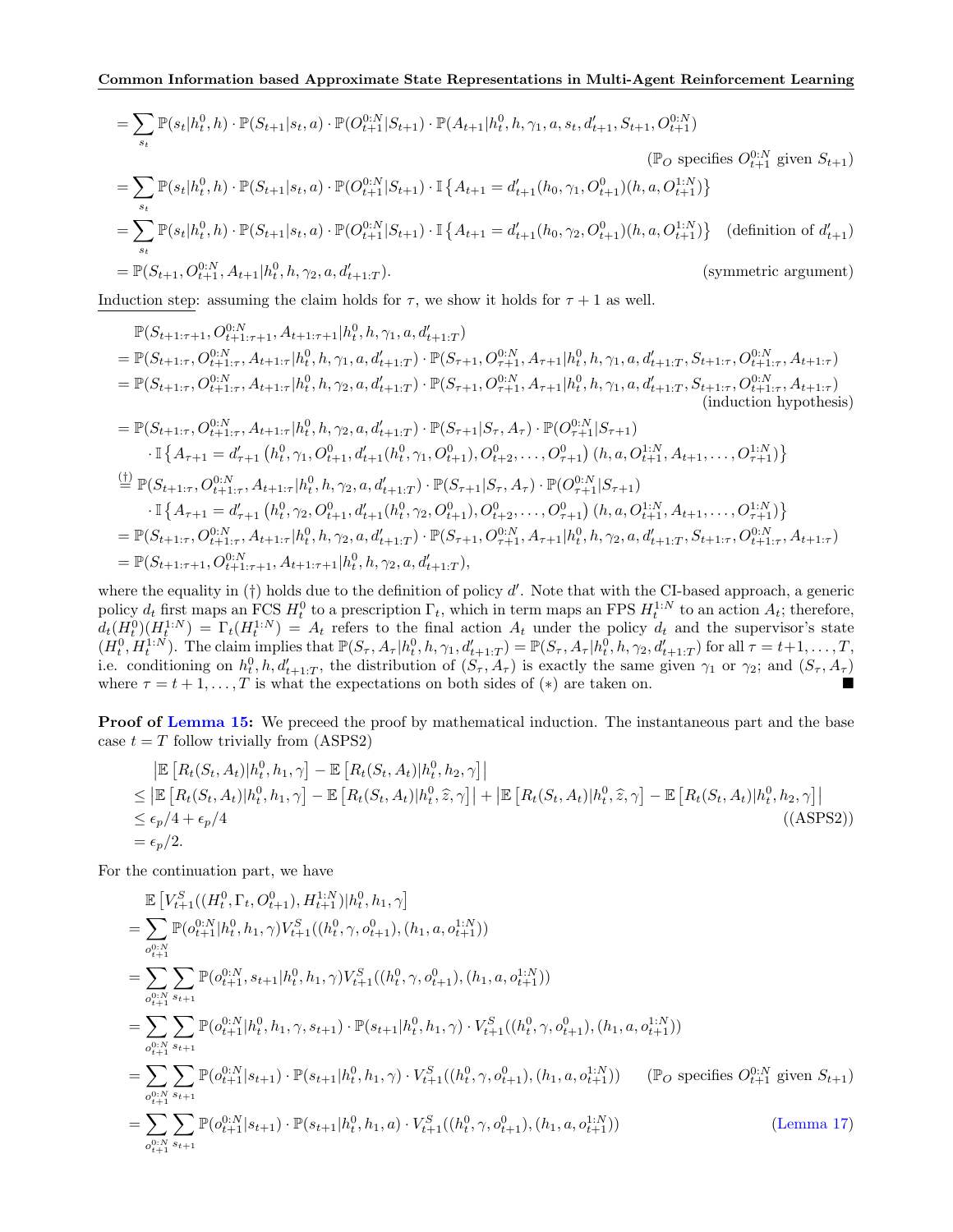$$
=\sum_{o_{t+1}^{0:N}}{\mathbb P}(o_{t+1}^{0:N}|h_t^0,h_1,a)V_{t+1}^S((h_t^0,\gamma,o_{t+1}^0),(h_1,a,o_{t+1}^{1:N})),
$$

and the same equality holds for  $h_2$ . Therefore,

$$
\begin{split} &\mathbb{E}\left[V_{t+1}^{S}((H_t^0,\Gamma_t,O_{t+1}^0),H_{t+1}^{1:N})|h_t^0,h_1,\gamma\right]-\mathbb{E}\left[V_{t+1}^{S}((H_t^0,\Gamma_t,O_{t+1}^0),H_{t+1}^{1:N})|h_t^0,h_2,\gamma\right] \\ &=\left|\sum_{o_{t+1}^{0:N}}\mathbb{P}(o_{t+1}^{0:N}|h_t^0,h_1,a)V_{t+1}^{S}((h_t^0,\gamma,o_{t+1}^0),(h_1,a,o_{t+1}^{1:N}))-\sum_{o_{t+1}^{0:N}}\mathbb{P}(o_{t+1}^{0:N}|h_t^0,h_2,a)V_{t+1}^{S}((h_t^0,\gamma,o_{t+1}^0),(h_2,a,o_{t+1}^{1:N}))\right| \\ &\leq \left|\sum_{o_{t+1}^{0:N}}\mathbb{P}(o_{t+1}^{0:N}|h_t^0,h_1,a)V_{t+1}^{S}((h_t^0,\gamma,o_{t+1}^0),(h_1,a,o_{t+1}^{1:N}))-\sum_{o_{t+1}^{0:N}}\mathbb{P}(o_{t+1}^{0:N}|h_t^0,\hat{z},a)V_{t+1}^{S}((h_t^0,\gamma,o_{t+1}^0),(h_1,a,o_{t+1}^{1:N}))\right| \\ &+\left|\sum_{o_{t+1}^{0:N}}\mathbb{P}(o_{t+1}^{0:N}|h_t^0,\hat{z},a)V_{t+1}^{S}((h_t^0,\gamma,o_{t+1}^0),(h_1,a,o_{t+1}^{1:N}))-\sum_{o_{t+1}^{0:N}}\mathbb{P}(o_{t+1}^{0:N}|h_t^0,h_2,a)V_{t+1}^{S}((h_t^0,\gamma,o_{t+1}^0),(h_1,a,o_{t+1}^{1:N}))\right| \\ &+\left|\sum_{o_{t+1}^{0:N}}\mathbb{P}(o_{t+1}^{0:N}|h_t^0,h_2,a)V_{t+1}^{S}((h_t^0,\gamma,o_{t+1}^0),(h_1,a,o_{t+1}^{1:N}))-\sum_{o_{t+1}^{0:N}}\mathbb{P}(o_{t+1}^{0:N}|h_t^0,h_2,a)V_{t+1}^{S}((h_t^0,\gamma,o_{t+1}^0),(h_2,a,o_{t+1}^{1:N}))\right
$$

For the first two terms, we have

$$
\langle 0, \langle 2 \rangle \le 2 \| V_{t+1} \|_{\infty} \cdot \delta_p / 8 \le T \bar{R} \delta_p / 4
$$

by (ASPS3). Note that the above equation follows if  $\mathcal{K}(\cdot, \cdot)$  is the total variation distance. If it is instead the Wasserstein metric, then the total variation distance will still be bounded by  $\delta_p/\min_{x,y\in\Omega(O_{t+1}^{0.0},x\neq y}||x-y||$ ; we can redefine this value as  $\delta_p$  so that the total variation distance is still bounded by  $\delta_p$ .

Now consider a fixed realization of  $o_{t+1}^{0:N}$ . We have

$$
\begin{aligned}\n\widehat{\vartheta}_{t+1}^{1:N}((h_t^0, \gamma, o_{t+1}^0), (h_1, a, o_{t+1}^{1:N})) \\
= \widehat{\varphi}_{t+1}^{1:N}(\widehat{\vartheta}_t^{1:N}(h_1), h_t^0, \gamma, o_{t+1}^{0:N})\n\end{aligned} \tag{ (ASPS1)}
$$

$$
= \widehat{\phi}_{t+1}^{1:N}(\widehat{\theta}_t^{1:N}(h_2), h_t^0, \gamma, o_{t+1}^{0:N})
$$
 (assumption)

$$
= \widehat{\vartheta}_{t+1}^{1:N}((h_t^0, \gamma, o_{t+1}^0), (h_2, a, o_{t+1}^{1:N})), \tag{(ASPS1)}
$$

 $\blacksquare$ 

so that under the public FCS  $(h_t^0, \gamma, o_{t+1}^0)$ , the two FPSs  $(h_1, a, o_{t+1}^{1:N})$  and  $(h_2, a, o_{t+1}^{1:N})$  will be mapped to the same ASPS as well. Hence, by the induction hypothesis of [Lemma 15](#page-7-5) which leads to [Corollary 16](#page-7-4) at the  $t + 1$ step, we obtain

$$
\begin{aligned} &\left|V_{t+1}^S((h_t^0,\gamma,o_{t+1}^0),(h_1,a,o_{t+1}^{1:N})) - V_{t+1}^S((h_t^0,\gamma,o_{t+1}^0),(h_2,a,o_{t+1}^{1:N}))\right|\\ &\leq (T-t-1)(\epsilon_p+T\bar{R}\delta_p)/2+\epsilon_p/2. \end{aligned}
$$

The last term can thus be bounded by

$$
\begin{split} \mathfrak{D} &\leq \sum_{o_{t+1}^{0:N}} \mathbb{P}(o_{t+1}^{0:N}|h_t^0, h_2, a) \left| V_{t+1}^S((h_t^0, \gamma, o_{t+1}^0), (h_1, a, o_{t+1}^{1:N})) - V_{t+1}^S((h_t^0, \gamma, o_{t+1}^0), (h_2, a, o_{t+1}^{1:N})) \right| \\ &\leq \sum_{o_{t+1}^{0:N}} \mathbb{P}(o_{t+1}^{0:N}|h_t^0, h_2, a) [(T - t - 1)(\epsilon_p + T\bar{R}\delta_p)/2 + \epsilon_p/2] \\ &= (T - t - 1)(\epsilon_p + T\bar{R}\delta_p)/2 + \epsilon_p/2. \end{split}
$$

Combining the three terms plus the instantaneous part, it follows that

$$
\left|Q_t^S(h_t^0, h_1, \gamma) - Q_t^S(h_t^0, h_2, \gamma)\right| \le \epsilon_p/2 + 2 \cdot T \bar{R} \delta_p/4 + (T - t - 1)(\epsilon_p + T \bar{R} \delta_p)/2 + \epsilon_p/2
$$
  
=  $(T - t)(\epsilon_p + T \bar{R} \delta_p)/2 + \epsilon_p/2$ .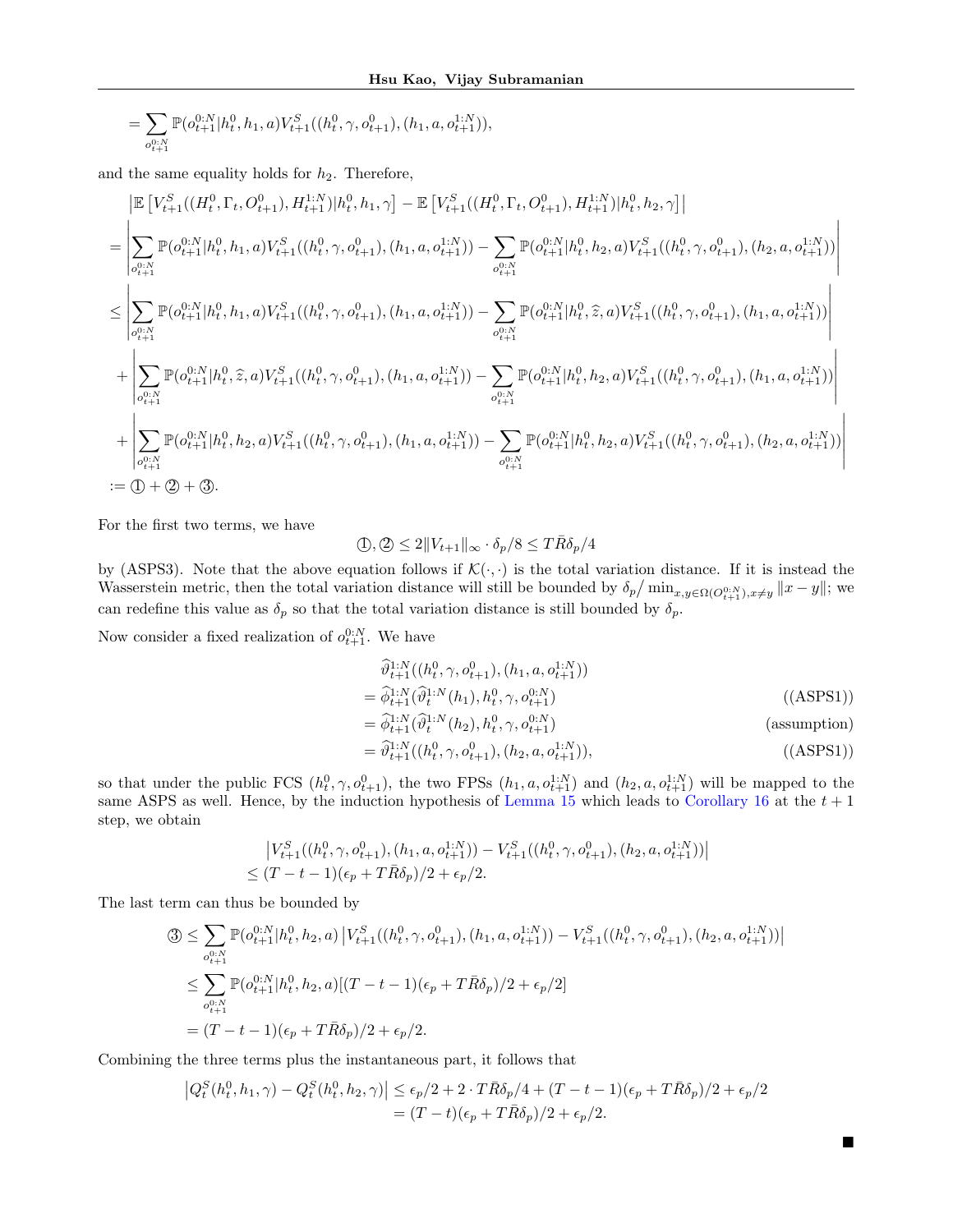**Proof of [Corollary 16:](#page-7-4)** Assume the optimal prescription  $\gamma^*$  prescribes different actions on the two FPSs  $h_1, h_2 \in \Omega(H_t^{1:N})$ , so that  $\gamma^*(h_1) = a_1$  and  $\gamma^*(h_2) = a_2$  where  $a_1 \neq a_2$ ; otherwise, the claim directly follows by [Lemma 15.](#page-7-5) Also, define  $\gamma', \gamma'' \in \Omega(\Gamma_t)$  by

$$
\gamma'(h) = \begin{cases} a_1 & \text{if } h = h_2, \\ \gamma^*(h) & \text{otherwise,} \end{cases} \qquad \gamma''(h) = \begin{cases} a_2 & \text{if } h = h_1, \\ \gamma^*(h) & \text{otherwise.} \end{cases}
$$

Let  $v_1 = Q_t^S(h_t^0, h_1, \gamma^*)$  and  $v_2 = Q_t^S(h_t^0, h_2, \gamma^*)$ . Denote  $B_t \triangleq (T-t)(\epsilon_p + T\overline{R}\delta_p)/2 + \epsilon_p/2$  for simplicity. From [\(12\)](#page-6-3),  $Q_t(h_t, \gamma^*)$  can be expanded as

$$
Q_t(h_t^0, \gamma^*) = \sum_{h \neq h_1, h_2} \mathbb{P}(h|h_t^0) Q_t^S(h_t^0, h, \gamma^*) + \mathbb{P}(h_1|h_t^0) v_1 + \mathbb{P}(h_2|h_t^0) v_2.
$$

Likewise, we can also expand  $Q_t(h_t, \gamma')$  to

$$
Q_{t}(h_{t}^{0},\gamma')
$$
  
= 
$$
\sum_{h \neq h_{1},h_{2}} \mathbb{P}(h|h_{t}^{0})Q_{t}^{S}(h_{t}^{0},h,\gamma') + \mathbb{P}(h_{1}|h_{t}^{0})Q_{t}^{S}(h_{t}^{0},h_{1},\gamma') + \mathbb{P}(h_{2}|h_{t}^{0})Q_{t}^{S}(h_{t}^{0},h_{2},\gamma')
$$
  

$$
\geq \sum_{h \neq h_{1},h_{2}} \mathbb{P}(h|h_{t}^{0})Q_{t}^{S}(h_{t}^{0},h,\gamma') + \mathbb{P}(h_{1}|h_{t}^{0})Q_{t}^{S}(h_{t}^{0},h_{1},\gamma') + \mathbb{P}(h_{2}|h_{t}^{0})[Q_{t}^{S}(h_{t}^{0},h_{1},\gamma') - B_{t}] \qquad \text{(Lemma 15)}
$$
  

$$
= \sum_{h \neq h_{1},h_{2}} \mathbb{P}(h|h_{t}^{0})Q_{t}^{S}(h_{t}^{0},h,\gamma^{*}) + \mathbb{P}(h_{1}|h_{t}^{0})Q_{t}^{S}(h_{t}^{0},h_{1},\gamma^{*}) + \mathbb{P}(h_{2}|h_{t}^{0})[Q_{t}^{S}(h_{t}^{0},h_{1},\gamma^{*}) - B_{t}] \qquad \text{(Lemma 14)}
$$

$$
= \sum_{h \neq h_1, h_2}^{h \neq h_1, h_2} \mathbb{P}(h|h_t^0) Q_t^S(h_t^0, h, \gamma^*) + \mathbb{P}(h_1|h_t^0) v_1 + \mathbb{P}(h_2|h_t^0)(v_1 - B_t);
$$

by symmetry

$$
Q_t(h_t^0, \gamma'') \ge \sum_{h \ne h_1, h_2} \mathbb{P}(h|h_t^0) Q_t^S(h_t^0, h, \gamma^*) + \mathbb{P}(h_1|h_t^0)(v_2 - B_t) + \mathbb{P}(h_2|h_t^0)v_2.
$$

We have

$$
\sum_{h \neq h_1, h_2} \mathbb{P}(h|h_t^0) Q_t^S(h_t^0, h, \gamma^*) + \mathbb{P}(h_1|h_t^0) v_1 + \mathbb{P}(h_2|h_t^0)(v_1 - B_t) \le Q_t(h_t^0, \gamma')
$$
  

$$
\le Q_t(h_t^0, \gamma^*) = \sum_{h \neq h_1, h_2} \mathbb{P}(h|h_t^0) Q_t^S(h_t^0, h, \gamma^*) + \mathbb{P}(h_1|h_t^0) v_1 + \mathbb{P}(h_2|h_t^0) v_2
$$

and

$$
\sum_{h \neq h_1, h_2} \mathbb{P}(h|h_t^0) Q_t^S(h_t^0, h, \gamma^*) + \mathbb{P}(h_1|h_t^0)(v_2 - B_t) + \mathbb{P}(h_2|h_t^0)v_2 \le Q_t(h_t^0, \gamma'')
$$
  

$$
\le Q_t(h_t^0, \gamma^*) = \sum_{h \neq h_1, h_2} \mathbb{P}(h|h_t^0) Q_t^S(h_t^0, h, \gamma^*) + \mathbb{P}(h_1|h_t^0)v_1 + \mathbb{P}(h_2|h_t^0)v_2.
$$

Canceling and rearranging the terms yield

$$
-B_t \le v_1 - v_2 \le B_t.
$$

 $\blacksquare$ 

Proof of [Theorem 4:](#page-4-1) We prove the result by induction. The base case trivially follows from [Proposition 13.](#page-7-3) Note that the continuation values at  $T+1$  are defined to be 0, i.e.  $V_{T+1}(h_{T+1}^0) \triangleq 0$  and  $\hat{V}_{T+1}(h_{T+1}^0) \triangleq 0$  for any  $h_{T+1}^0 \in \Omega(H_{T+1}^0)$ . Hence, for any  $h_T^0 \in \Omega(H_T^0)$  and  $\gamma^* \in \Omega(\Gamma_t)$ , we have

$$
Q_T(h_T^0, \gamma^*) - \epsilon_p = V_T(h_T^0) - \epsilon_p \le \max_{\widehat{\lambda} \in \Omega(\widehat{\Lambda}_T)} Q_T(h_T^0, \gamma_{\widehat{\lambda}, h_T^0}) = \max_{\widehat{\lambda} \in \Omega(\widehat{\Lambda}_T)} \widehat{Q}_T(h_T^0, \widehat{\lambda}) = \widehat{V}_T(h_T^0).
$$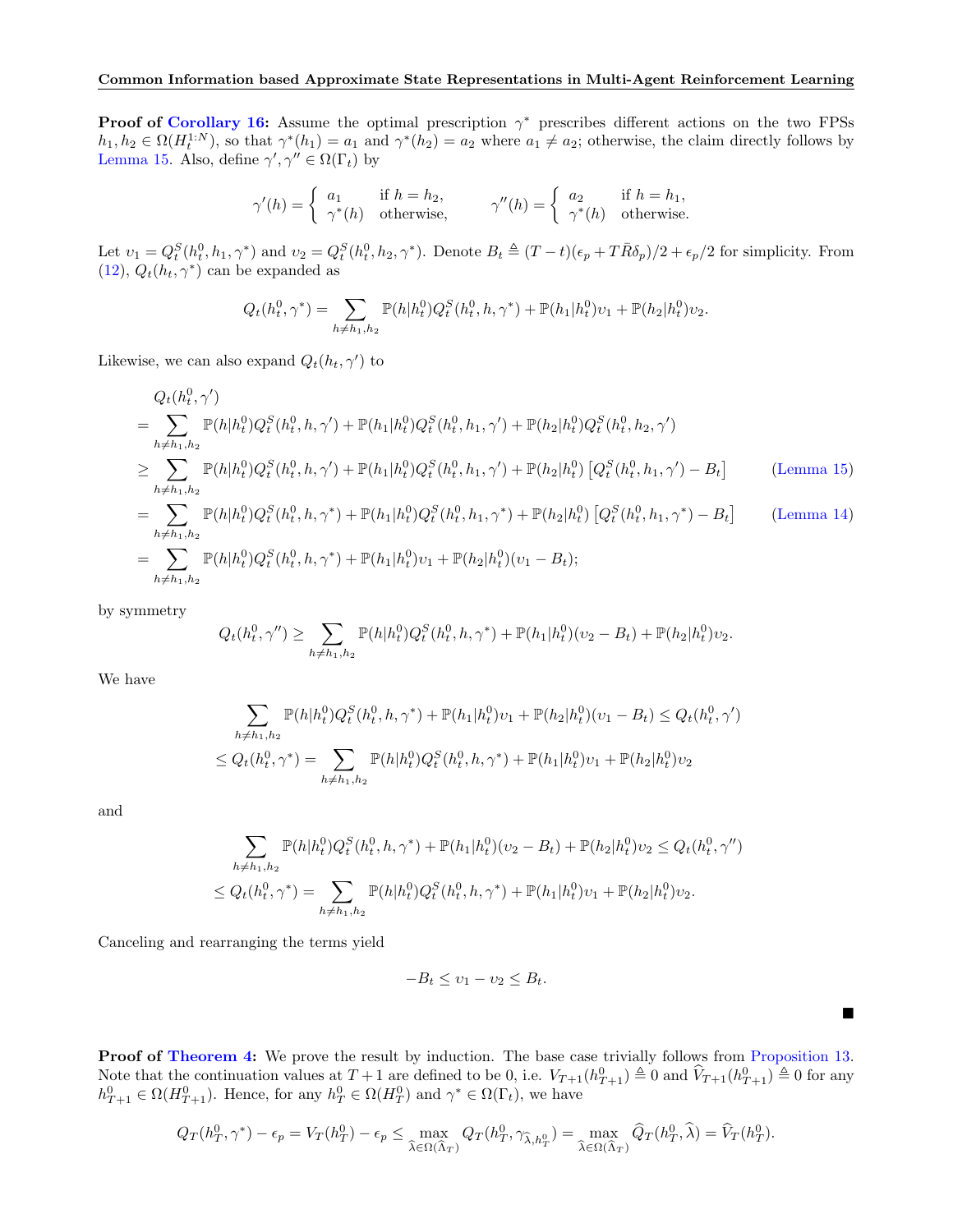In the equation,  $Q_T(h_T^0, \gamma_{\hat{\lambda},h_T^0}) = \hat{Q}_T(h_T^0, \hat{\lambda})$  because there is no continuation value for T. Now for the induction step, we assume the induction hypothesis, i.e. the claim holds for some  $t + 1 \leq T$  so that we have for any  $h_{t+1}^0 \in \Omega(H_{t+1}^0),$ 

$$
V_{t+1}(h_{t+1}^0) - \widehat{V}_{t+1}(h_{t+1}^0) \le \frac{(T-t-1)(T-t)}{2}(\epsilon_p + T\bar{R}\delta_p) + (T-t)\epsilon_p.
$$

[Proposition 13](#page-7-3) states that for any  $h_t^0 \in \Omega(H_t^0)$  and optimal prescription  $\gamma^* \in \text{argmax}_{\gamma} Q_t(h_t^0, \gamma)$ , there exists a  $\widehat{\lambda} \in \Omega(\widehat{\Lambda}_t)$  such that

$$
Q_t(h_t^0, \gamma^*) - Q_t(h_t^0, \gamma_{\widehat{\lambda}, h_t^0}) \le (T - t)(\epsilon_p + T\overline{R}\delta_p) + \epsilon_p.
$$

Write  $\mathfrak{C}_t \triangleq (T-t)(\epsilon_p + T\overline{R}\delta_p) + \epsilon_p$  for shorthand of notation. Then for this  $\widehat{\lambda}$ , we have

$$
Q_{t}(h_{t}^{0},\gamma^{*}) - \widehat{Q}_{t}(h_{t}^{0},\widehat{\lambda}) = Q_{t}(h_{t}^{0},\gamma^{*}) - Q_{t}(h_{t}^{0},\gamma_{\widehat{\lambda},h_{t}^{0}}) + Q_{t}(h_{t}^{0},\gamma_{\widehat{\lambda},h_{t}^{0}}) - \widehat{Q}_{t}(h_{t}^{0},\widehat{\lambda})
$$
  
\n
$$
\leq \mathfrak{C}_{t} + \mathbb{E}[R_{t} + V_{t+1}(H_{t+1}^{0})|h_{t}^{0},\gamma_{\widehat{\lambda},h_{t}^{0}}] - \mathbb{E}[R_{t} + \widehat{V}_{t+1}(H_{t+1}^{0})|h_{t}^{0},\gamma_{\widehat{\lambda},h_{t}^{0}}]
$$
  
\n
$$
= \mathfrak{C}_{t} + \sum_{h_{t+1}^{0}} \mathbb{P}(h_{t+1}^{0}|h_{t}^{0},\gamma_{\widehat{\lambda},h_{t}^{0}}) \left[ V_{t+1}(h_{t+1}^{0}) - \widehat{V}_{t+1}(h_{t+1}^{0}) \right]
$$
  
\n
$$
\leq \mathfrak{C}_{t} + \sum_{h_{t+1}^{0}} \mathbb{P}(h_{t+1}^{0}|h_{t}^{0},\gamma_{\widehat{\lambda},h_{t}^{0}}) \left[ \frac{(T-t-1)(T-t)}{2} (\epsilon_{p} + T\overline{R}\delta_{p}) + (T-t)\epsilon_{p} \right]
$$
  
\n
$$
= (T-t)(\epsilon_{p} + T\overline{R}\delta_{p}) + \epsilon_{p} + \frac{(T-t-1)(T-t)}{2} (\epsilon_{p} + T\overline{R}\delta_{p}) + (T-t)\epsilon_{p}
$$
  
\n
$$
= \frac{(T-t)(T-t+1)}{2} (\epsilon_{p} + T\overline{R}\delta_{p}) + (T-t+1)\epsilon_{p}.
$$

# <span id="page-16-0"></span>C Omitted Analysis in [Section 3.2](#page-5-5)

**Proposition 18:** Assume the reward function R is bounded by  $\overline{R}$ . Let  $h_1^0, h_2^0 \in \Omega(H_t^0)$  be two FCSs. If  $\widehat{z}^0 = \widehat{\vartheta}_t^0(h_1^0) = \widehat{\vartheta}_t^0(h_2^0)$ , then for any  $\widehat{\lambda} \in \Omega(\widehat{\Lambda}_t)$ ,

$$
\left| \widehat{Q}_t(h_1^0, \widehat{\lambda}) - \widehat{Q}_t(h_2^0, \widehat{\lambda}) \right| \le 2(T - t)(\epsilon_c + T\overline{R}\delta_c) + 2\epsilon_c.
$$
 (22)

Proof: We proceed the proof again by mathematical induction. The instantaneous part as well as the base case  $t = T$  trivially follow from (ASCS2)

$$
\begin{split}\n& \left| \mathbb{E} \left[ R_t(S_t, A_t) | h_1^0, \widehat{\lambda} \right] - \mathbb{E} \left[ R_t(S_t, A_t) | h_2^0, \widehat{\lambda} \right] \right| \\
& \leq \left| \mathbb{E} \left[ R_t(S_t, A_t) | h_1^0, \widehat{\lambda} \right] - \mathbb{E} \left[ R_t(S_t, A_t) | \widehat{z}^0, \widehat{\lambda} \right] \right| + \left| \mathbb{E} \left[ R_t(S_t, A_t) | \widehat{z}^0, \widehat{\lambda} \right] - \mathbb{E} \left[ R_t(S_t, A_t) | h_2^0, \widehat{\lambda} \right] \right| \\
& \leq \epsilon_c + \epsilon_c = 2\epsilon_c.\n\end{split} \tag{ASCS2}
$$

For the continuation part in the induction step, we have

$$
\begin{split} &\left| \mathbb{E} \left[ \widehat{V}_{t+1}((H_t^0,\widehat{\Lambda}_t,O_{t+1}^0)) | h_1^0,\widehat{\lambda} \right] - \mathbb{E} \left[ \widehat{V}_{t+1}((H_t^0,\widehat{\Lambda}_t,O_{t+1}^0)) | h_2^0,\widehat{\lambda} \right] \right| \\ & = \left| \sum_{o_{t+1}^0} \mathbb{P}(o_{t+1}^0 | h_1^0,\widehat{\lambda}) \widehat{V}_{t+1}((h_1^0,\widehat{\lambda},o_{t+1}^0)) - \sum_{o_{t+1}^0} \mathbb{P}(o_{t+1}^0 | h_2^0,\widehat{\lambda}) \widehat{V}_{t+1}((h_2^0,\widehat{\lambda},o_{t+1}^0)) \right| \\ & \leq \left| \sum_{o_{t+1}^0} \mathbb{P}(o_{t+1}^0 | h_1^0,\widehat{\lambda}) \widehat{V}_{t+1}((h_1^0,\widehat{\lambda},o_{t+1}^0)) - \sum_{o_{t+1}^0} \mathbb{P}(o_{t+1}^0 | \widehat{z}^0,\widehat{\lambda}) \widehat{V}_{t+1}((h_1^0,\widehat{\lambda},o_{t+1}^0)) \right| \\ & + \left| \sum_{o_{t+1}^0} \mathbb{P}(o_{t+1}^0 | \widehat{z}^0,\widehat{\lambda}) \widehat{V}_{t+1}((h_1^0,\widehat{\lambda},o_{t+1}^0)) - \sum_{o_{t+1}^0} \mathbb{P}(o_{t+1}^0 | h_2^0,\widehat{\lambda}) \widehat{V}_{t+1}((h_1^0,\widehat{\lambda},o_{t+1}^0)) \right| \right| \end{split}
$$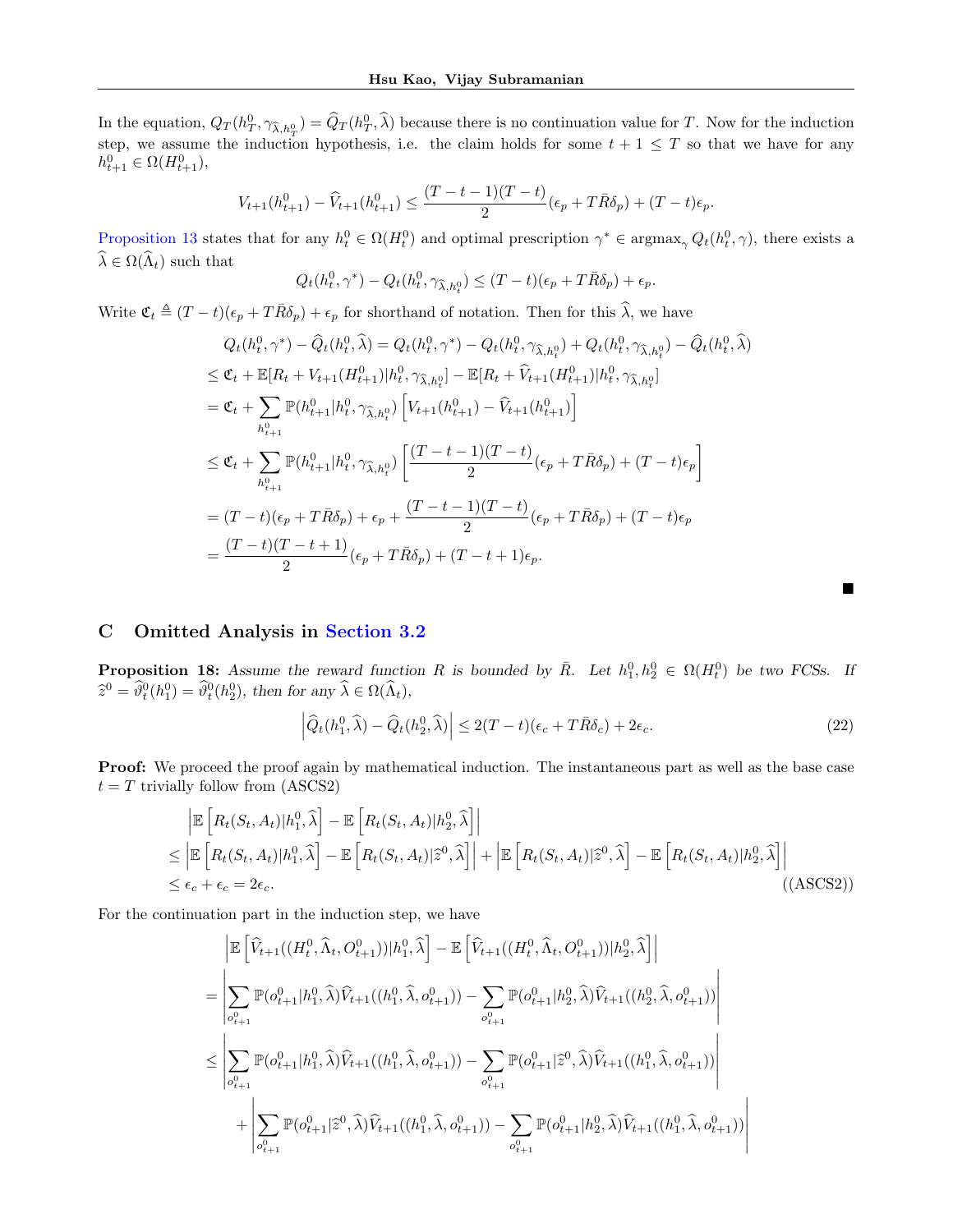$$
+\left|\sum_{o_{t+1}^0} \mathbb{P}(o_{t+1}^0|h_2^0,\widehat{\lambda})\widehat{V}_{t+1}((h_1^0,\widehat{\lambda},o_{t+1}^0)) - \sum_{o_{t+1}^0} \mathbb{P}(o_{t+1}^0|h_2^0,\widehat{\lambda})\widehat{V}_{t+1}((h_2^0,\widehat{\lambda},o_{t+1}^0))\right|
$$
  
 :=  $(1 + 2) + 3$ .

For the first two terms, we have

$$
\langle \mathbf{D}, \mathbf{D} \rangle \le 2 \|\widehat{V}_{t+1}\|_{\infty} \cdot \delta_c/2 \le T \bar{R} \delta_c
$$

by (ASCS3).

Now consider a fixed realization of  $o_{t+1}^0$ . We have

$$
\begin{aligned}\n\widehat{\vartheta}_{t+1}^{0}(h_{1}^{0}, \widehat{\lambda}, o_{t+1}^{0})) \\
&= \widehat{\varphi}_{t+1}^{0}(\widehat{\vartheta}_{t}^{0}(h_{1}), \widehat{\lambda}, o_{t+1}^{0}) \\
&= \widehat{\varphi}_{t+1}^{0}(\widehat{\vartheta}_{t}^{0}(h_{2}), \widehat{\lambda}, o_{t+1}^{0}) \\
&= \widehat{\vartheta}_{t+1}^{0}(h_{2}^{0}, \widehat{\lambda}, o_{t+1}^{0})\n\end{aligned} \tag{(ASCS1)}
$$
\n
$$
\widehat{\vartheta}_{t+1}^{0}(h_{2}^{0}, \widehat{\lambda}, o_{t+1}^{0})\n\tag{(ASCS1)}
$$

 $\blacksquare$ 

so that the two FCSs (with ASPS-based prescription)  $(h_1^0, \hat{\lambda}, o_{t+1}^0)$  and  $(h_2^0, \hat{\lambda}, o_{t+1}^0)$  will be mapped to the same ASCS as well. Hence, by the induction hypothesis, we obtain

$$
\left|\widehat{V}_{t+1}((h_1^0,\widehat{\lambda},o_{t+1}^0))-\widehat{V}_{t+1}((h_2^0,\widehat{\lambda},o_{t+1}^0))\right|\leq 2(T-t-1)(\epsilon_c+T\bar{R}\delta_c)+2\epsilon_c.
$$

The last term can thus be bounded by

$$
\begin{split} \textcircled{3}\leq & \sum_{o_{t+1}^0}\mathbb{P}(o_{t+1}^0|h_2^0,\widehat{\lambda})\left|\widehat{V}_{t+1}((h_1^0,\widehat{\lambda},o_{t+1}^0))-\widehat{V}_{t+1}((h_2^0,\widehat{\lambda},o_{t+1}^0))\right|\\ & \leq & \sum_{o_{t+1}^0}\mathbb{P}(o_{t+1}^0|h_2^0,\widehat{\lambda})[2(T-t-1)(\epsilon_c+T\bar{R}\delta_c)+2\epsilon_c]=2(T-t-1)(\epsilon_c+T\bar{R}\delta_c)+2\epsilon_c. \end{split}
$$

Combining the three terms plus the instantaneous part, it follows that

$$
\left| \widehat{Q}_t(h_1^0, \widehat{\lambda}) - \widehat{Q}_t(h_2^0, \widehat{\lambda}) \right| \leq 2\epsilon_c + 2 \cdot T \bar{R} \delta_c + 2(T - t - 1)(\epsilon_c + T \bar{R} \delta_c) + 2\epsilon_c
$$
  
= 2(T - t)(\epsilon\_c + T \bar{R} \delta\_c) + 2\epsilon\_c.

**Proof of [Theorem 6:](#page-5-1)** We proceed the proof again by mathematical induction. The base case  $t = T$  trivially follows from (ASCS2). For the induction step, we have

$$
\begin{split}\n&\hat{Q}_{t}(h_{t}^{0},\hat{\lambda}) - \breve{Q}_{t}(\widehat{\vartheta}_{t}^{0}(h_{t}^{0}),\hat{\lambda}) \\
&= \mathbb{E}\left[R_{t}(S_{t},A_{t})|h_{t}^{0},\hat{\lambda}\right] - \mathbb{E}\left[R_{t}(S_{t},A_{t})|\widehat{\vartheta}_{t}^{0}(h_{t}^{0}),\hat{\lambda}\right] + \mathbb{E}\left[\widehat{V}_{t+1}(H_{t+1}^{0})|h_{t}^{0},\hat{\lambda}\right] - \mathbb{E}\left[\widecheck{V}_{t+1}(\widehat{\vartheta}_{t+1}^{0}(H_{t+1}^{0}))|\widehat{\vartheta}_{t}^{0}(h_{t}^{0}),\hat{\lambda}\right] \\
&\leq \epsilon_{c} + \mathbb{E}\left[\widehat{V}_{t+1}(H_{t+1}^{0})|h_{t}^{0},\hat{\lambda}\right] - \mathbb{E}\left[\widecheck{V}_{t+1}(\widehat{\vartheta}_{t+1}^{0}(H_{t+1}^{0}))|\widehat{\vartheta}_{t}^{0}(h_{t}^{0}),\hat{\lambda}\right] \\
&= \epsilon_{c} + \mathbb{E}\left[\widehat{V}_{t+1}(H_{t+1}^{0})|h_{t}^{0},\hat{\lambda}\right] - \mathbb{E}\left[\widehat{V}_{t+1}(H_{t+1}^{0})|\widehat{\vartheta}_{t}^{0}(h_{t}^{0}),\hat{\lambda}\right] \\
&+ \mathbb{E}\left[\widehat{V}_{t+1}(H_{t+1}^{0})|\widehat{\vartheta}_{t}^{0}(h_{t}^{0}),\hat{\lambda}\right] - \mathbb{E}\left[\widecheck{V}_{t+1}(\widehat{\vartheta}_{t+1}^{0}(H_{t+1}^{0}))|\widehat{\vartheta}_{t}^{0}(h_{t}^{0}),\hat{\lambda}\right] \\
&= \epsilon_{c} + \sum_{h_{t+1}^{0}} \left[\mathbb{P}(h_{t+1}^{0}|h_{t}^{0},\hat{\lambda}) - \mathbb{P}(h_{t+1}^{0}|\widehat{\vartheta}_{t}^{0}(h_{t}^{0}),\hat{\lambda})\right]\widehat{V}_{t+1}(h_{t+1}^{0}) \\
&\quad + \sum_{h_{t+1}^{0}} \mathbb{P}(h_{t+1}^{0}|\widehat{\vartheta}_{t}^{0}(h_{t}^{0
$$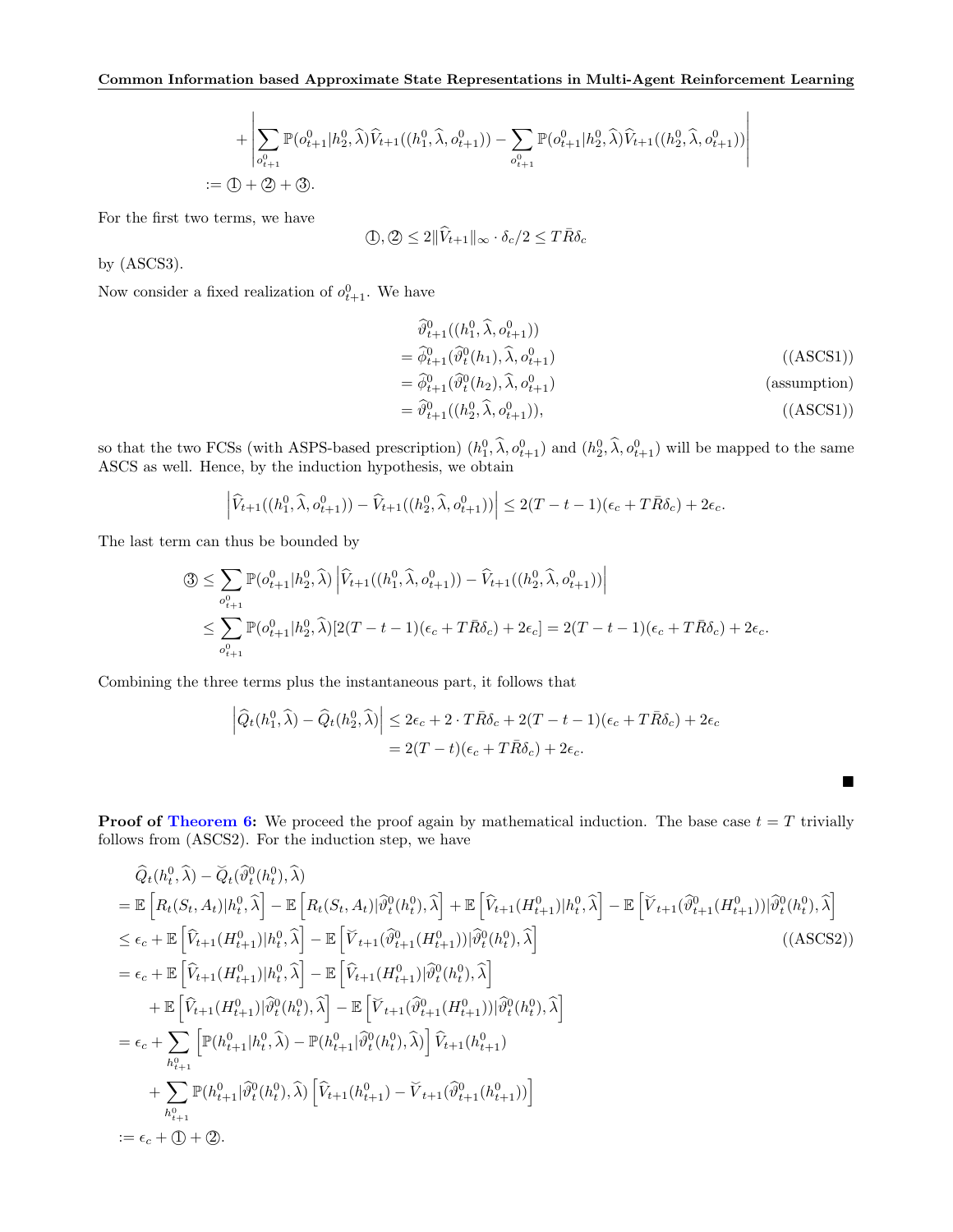The first term is bounded by (ASCS3)

$$
\begin{split} \mathbb{D} &= \sum_{o_{t+1}^0} \left[ \mathbb{P}(o_{t+1}^0 | h_t^0, \widehat{\lambda}) - \mathbb{P}(o_{t+1}^0 | \widehat{\vartheta}_t^0(h_t^0), \widehat{\lambda}) \right] \widehat{V}_{t+1}((h_t^0, \widehat{\lambda}, o_{t+1}^0)) \\ &\leq 2 \|\widehat{V}_{t+1}\|_{\infty} \cdot \delta_c / 2 \leq T \bar{R} \delta_c, \end{split}
$$

while the second term can be bounded by the induction hypothesis

$$
\begin{split} \mathcal{Q} &\leq \sum_{h_{t+1}^0} \mathbb{P}(h_{t+1}^0 | \widehat{\vartheta}_t^0(h_t^0), \widehat{\lambda}) \left[ (T - t - 1)(\epsilon_c + T\bar{R}\delta_c) + \epsilon_c \right] \\ &= (T - t - 1)(\epsilon_c + T\bar{R}\delta_c) + \epsilon_c. \end{split}
$$

Combining the terms, it follows that

$$
\begin{aligned} \widehat{Q}_t(h_t^0, \widehat{\lambda}) - \widecheck{Q}_t(\widehat{\vartheta}_t^0(h_t^0), \widehat{\lambda}) &\leq \epsilon_c + T\bar{R}\delta_c + (T - t - 1)(\epsilon_c + T\bar{R}\delta_c) + \epsilon_c \\ &= (T - t)(\epsilon_c + T\bar{R}\delta_c) + \epsilon_c. \end{aligned}
$$

The V part of the claim can be obtained by considering an optimal prescription  $\hat{\lambda}^* \in \operatorname{argmax}_{\hat{\lambda} \in \Omega(\hat{\Lambda}_t)} \hat{Q}_t(h_t^0, \hat{\lambda})$ in the  $Q$  part.

### <span id="page-18-0"></span>D Omitted Analysis in [Section 3.4](#page-5-6)

As mentioned in [Section 3.4,](#page-5-6) when considering  $\epsilon_c = \delta_c = \epsilon_p = \delta_p = 0$ , we use SCS and SPS to refer to the common and private representations. Moreover, we use Z and  $\vartheta$  to denote the compressed state and the compression mapping when the error parameters are 0, instead of  $\hat{Z}$  and  $\hat{\theta}$ .

Proof of [Proposition 8:](#page-5-4) For (SCS1), BCSs can be updated recursively through Bayesian updates [\(Nayyar](#page-9-1) [et al.,](#page-9-1) [2013\)](#page-9-1). For (SCS2), notice that

$$
\mathbb{E}[R_t(S_t,A_t)|h_t^0,\lambda_t] = \sum_{s_t,h_t^{1:N}} \mathbb{P}(s_t,h_t^{1:N}|h_t^0)R(s_t,\gamma_t(h_t^{1:N})),
$$

and the ensemble of  $\mathbb{P}(s_t, h_t^{1:N} | h_t^0)$  through their spaces is exactly  $\Pi_t(h_t^0) = \mathbb{P}(S_t, H_t^{1:N} | h_t^0)$ . Similarly, it satisfies (SCS3) as well, since

$$
\mathbb{P}(O_{t+1}^0|h_t^0,\gamma_t)=\sum_{s_t,h_t^{1:N}}\mathbb{P}(s_t,h_t^{1:N}|h_t^0)\cdot\sum_{s_{t+1}}\mathbb{P}(s_{t+1}|s_t,\gamma_t(h_t^{1:N}))\cdot\mathbb{P}(O_{t+1}^0|s_{t+1}).
$$

The quantity  $\Pi_t(h_t^0) = \mathbb{P}(S_t, H_t^{1:N} | h_t^0)$  again exactly encapsulates what is needed to compute  $\mathbb{P}(O_{t+1}^0 | h_t^0, \gamma_t)$ .

### Proof of [Proposition 9:](#page-6-4)

$$
\begin{split} &\mathbb{P}(z_{t+1}^{1:N},o_{t+1}^{0}|h_{t}^{0},h_{t}^{1:N},\gamma_{t},a_{t})=\sum_{o_{t+1}^{0:N}}\sum_{s_{t+1}}\mathbb{P}(z_{t+1}^{1:N},o_{t+1}^{0:N},s_{t+1}|h_{t}^{0},h_{t}^{1:N},\gamma_{t},a_{t})\\ &=\sum_{o_{t+1}^{0:N}}\sum_{s_{t+1}}\mathbb{P}(s_{t+1}|h_{t}^{0},h_{t}^{1:N},\gamma_{t},a_{t})\cdot\mathbb{P}(o_{t+1}^{0:N}|h_{t}^{0},h_{t}^{1:N},\gamma_{t},a_{t},s_{t+1})\cdot\mathbb{P}(z_{t+1}^{1:N}|h_{t}^{0},h_{t}^{1:N},\gamma_{t},a_{t},s_{t+1},o_{t+1}^{0:N})\\ &=\sum_{o_{t+1}^{0:N}}\sum_{s_{t+1}}\mathbb{P}(s_{t+1}|h_{t}^{0},h_{t}^{1:N},\gamma_{t})\cdot\mathbb{P}(o_{t+1}^{0:N}|s_{t+1})\cdot\mathbb{P}(z_{t+1}^{1:N}|h_{t}^{0},h_{t}^{1:N},\gamma_{t},s_{t+1},o_{t+1}^{0:N})\\ \end{split}
$$

(redundancy of  $a_t$  and  $P_O$  specifies  $O_{t+1}$  given  $S_{t+1}$ )

$$
= \sum_{o_{t+1}^{0:N}} \sum_{s_{t+1}} \mathbb{P}(s_{t+1}|h_t^0, h_t^{1:N}, a_t) \cdot \mathbb{P}(o_{t+1}^{0:N}|s_{t+1}) \cdot \mathbb{P}(z_{t+1}^{1:N}|h_t^0, h_t^{1:N}, \gamma_t, s_{t+1}, o_{t+1}^{0:N})
$$
\n
$$
= \sum_{o_{t+1}^{0:N}} \sum_{s_{t+1}} \mathbb{P}(s_{t+1}, o_{t+1}^{0:N}|h_t^0, h_t^{1:N}, a_t) \cdot \mathbb{I}\{z_{t+1}^{1:N} = \phi_{t+1}^{1:N}(\vartheta_t(h_t^0, h_t^{1:N}), \gamma_t, o_{t+1}^{0:N})\}
$$
\n
$$
(SPS1)
$$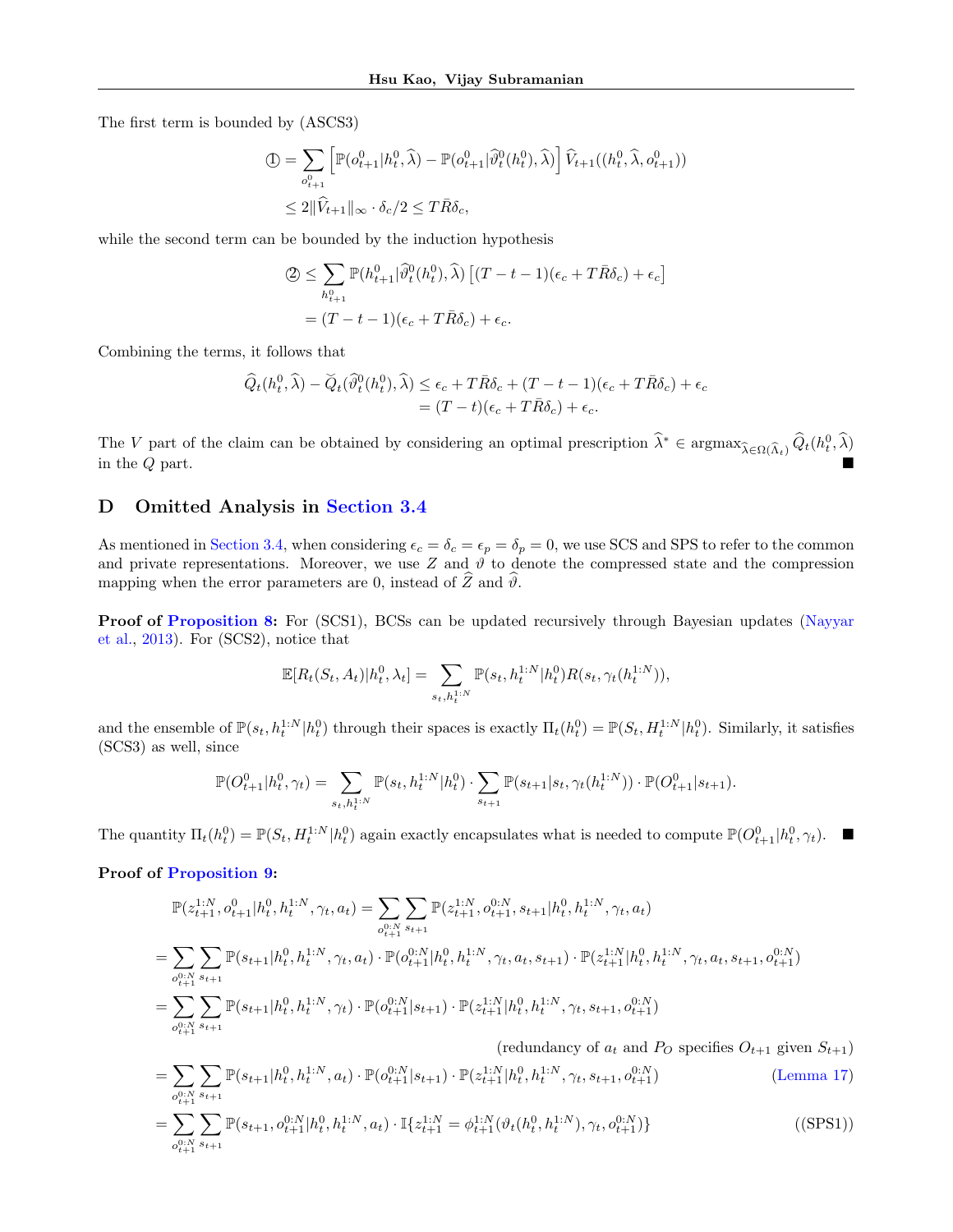$$
= \sum_{o_{t+1}^{0:N}} \mathbb{P}(o_{t+1}^{0:N}|h_t^0, h_t^{1:N}, a_t) \cdot \mathbb{I}\{z_{t+1}^{1:N} = \phi_{t+1}^{1:N}(z_t^{1:N}, \gamma_t, o_{t+1}^{0:N})\}
$$
  
\n
$$
= \sum_{o_{t+1}^{0:N}} \mathbb{P}(o_{t+1}^{0:N}|h_t^0, z_t^{1:N}, a_t) \cdot \mathbb{I}\{z_{t+1}^{1:N} = \phi_{t+1}^{1:N}(z_t^{1:N}, \gamma_t, o_{t+1}^{0:N})\}
$$
  
\n
$$
= \mathbb{P}(z_{t+1}^{1:N}, o_{t+1}^0|h_t^0, z_t^{1:N}, \gamma_t, a_t).
$$
\n(SPS3)

Note the last equality follows as in (SPS3) it is implicitly assumed that  $z_t^{1:N} = \vartheta_t(h_t^0, h_t^{1:N})$  $\Box$ 

#### Proof of [Proposition 10:](#page-6-5)

$$
\mathbb{E}[R(S_t, A_t)|h_t^0, h_t^n, a_t] = \sum_{s_t} R(s_t, a_t) \mathbb{P}(s_t|h_t^0, h_t^n) = \sum_{s_t} R(s_t, a_t) \sum_{z_t^{-n}} \mathbb{P}(s_t, z_t^{-n} | h_t^0, h_t^n)
$$
\n
$$
= \sum_{s_t} R(s_t, a_t) \sum_{z_t^{-n}} \mathbb{P}(z_t^{-n} | h_t^0, h_t^n) \cdot \mathbb{P}(s_t | h_t^0, h_t^n, z_t^{-n})
$$
\n
$$
= \sum_{s_t} R(s_t, a_t) \sum_{z_t^{-n}} \mathbb{P}(z_t^{-n} | h_t^0, h_t^n) \sum_{h_t^{-n}} \mathbb{P}(s_t, h_t^{-n} | h_t^0, h_t^n, z_t^{-n})
$$
\n
$$
= \sum_{s_t} R(s_t, a_t) \sum_{z_t^{-n}} \mathbb{P}(z_t^{-n} | h_t^0, h_t^n) \sum_{h_t^{-n}} \mathbb{P}(h_t^{-n} | h_t^0, h_t^n, z_t^{-n}) \cdot \mathbb{P}(s_t | h_t^0, h_t^n, z_t^{-n}, h_t^{-n})
$$
\n
$$
= \sum_{s_t} R(s_t, a_t) \sum_{z_t^{-n}} \mathbb{P}(z_t^{-n} | h_t^0, h_t^n) \sum_{h_t^{-n}} \mathbb{P}(h_t^{-n} | h_t^0, h_t^n, z_t^{-n}) \cdot \mathbb{P}(s_t | h_t^0, h_t^n, h_t^{-n})
$$
\n
$$
= \sum_{z_t^{-n}} \mathbb{P}(z_t^{-n} | h_t^0, h_t^n) \sum_{h_t^{-n}} \mathbb{P}(h_t^{-n} | h_t^0, h_t^n, z_t^{-n}) \sum_{s_t} R(s_t, a_t) \mathbb{P}(s_t | h_t^0, h_t^n, h_t^{-n})
$$
\n
$$
= \sum_{z_t^{-n}} \mathbb{P}(z_t^{-n} | h_t^0, h_t^n) \sum_{h_t^{-n}} \mathbb{P}(h_t^{-n} | h_t^0, h_t^n, z_t^{-n}) \sum_{s_t} R(s_t, a_t) \mathbb{P}(s_t | h_t^0, h_t^n, h_t^{-n})
$$
\n
$$
= \sum_{z_t^{-n}} \mathbb{P}(z_t^{-n} | h_t^0, h_t^n) \sum
$$

Note that the superscript  $-n$  only contains  $[N] \setminus \{n\}$  and does not contain 0.

### <span id="page-19-0"></span>E Algorithmic Framework

In this section we propose an MARL algorithmic framework using the theory developed in [Section 3;](#page-4-3) the designing detail is left as future work. The framework adopts the "centralized learning distributed execution" scheme, i.e., the agents assume the omniscient supervisor's view when they learn the compressions and policies.

There are three types of functions within: the state networks  $\rho^{0:N}$  modeled by recurrent neural networks (RNNs), the policy networks  $\varphi^{0:N}$  modeled by deep neural networks (DNNs), and the prediction networks  $\psi^C$  and  $\psi^S$  also modeled by DNNs. The state networks  $\rho^{0:N}$  serve the purpose of the compression mappings  $\phi_t^{0:N}$  in [Definition 3](#page-4-0) and [Definition 5,](#page-5-0) and their recursive evolution structures suggest an RNN modeling. The common policy network  $\varphi^0$  takes  $\widehat{Z}_t^0$  as input and gives the prescription  $\widehat{\Lambda}_t$  as suggested by [Section 3.2;](#page-5-5) the private policy network  $\varphi^n$